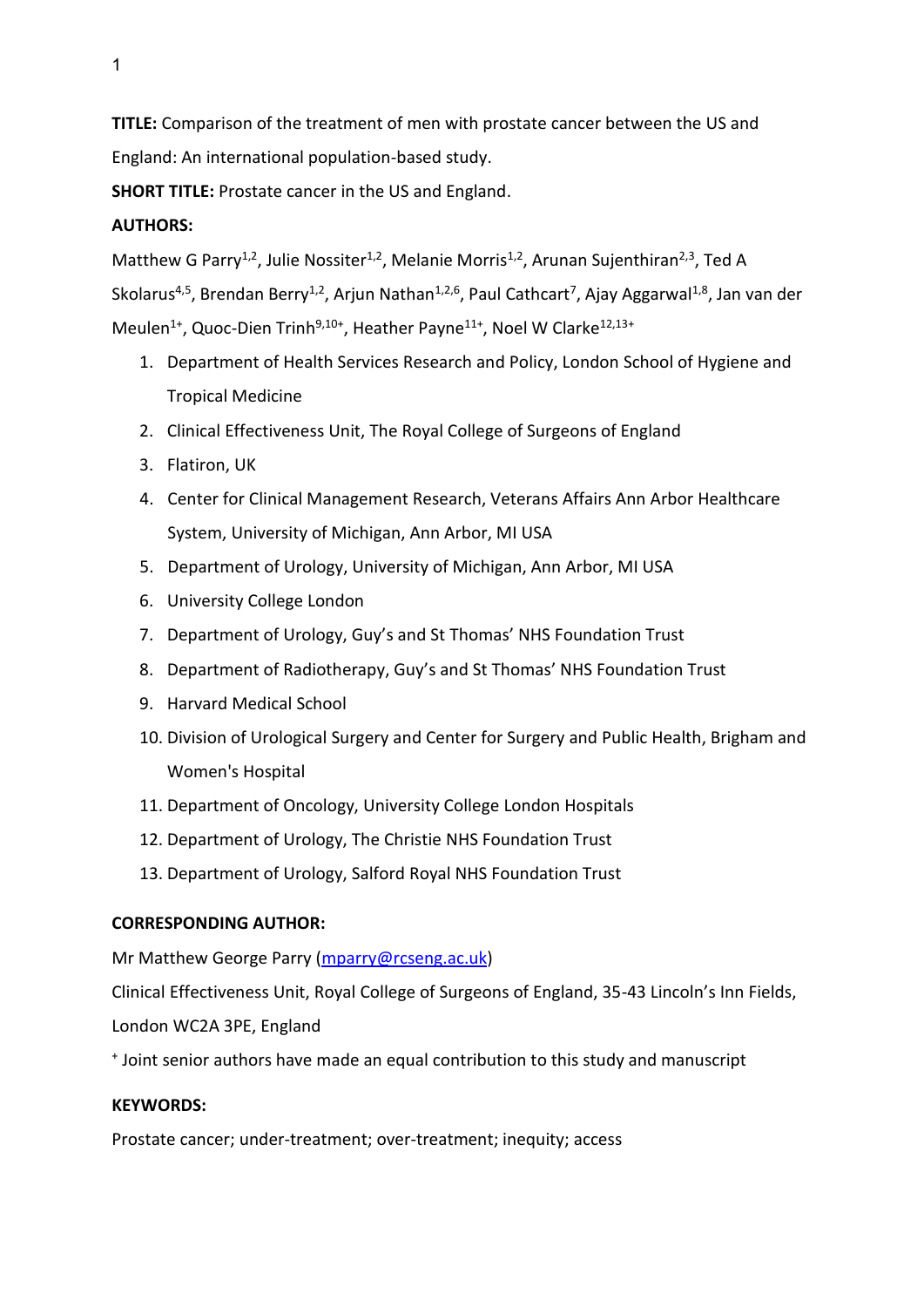**ABSTRACT**

*Introduction:* The treatment of prostate cancer varies between the United States (US) and England, however this has not been well characterised using recent data. We therefore investigated the extent of the differences between US and English patients with respect to initial treatment.

*Methods:* We used the Surveillance, Epidemiology, and End Results (SEER) database to identify men diagnosed with prostate cancer in the US and the treatments they received. We also used the National Prostate Cancer Audit (NPCA) database for the same purposes among men diagnosed with prostate cancer in England. Next, we used multivariable regression to estimate the adjusted risk ratio (aRR) of receiving radical local treatment for men with non-metastatic prostate cancer according to the country of diagnosis (US vs. England). The five-tiered Cambridge Prognostic Group (CPG) classification was included as an interaction term.

*Results:* We identified 109,697 patients from the SEER database, and 74,393 patients from the NPCA database, who were newly diagnosed with non-metastatic prostate cancer between April  $1^{st}$  2014 and December 31 $st$  2016 with sufficient information for risk stratification according to the CPG classification. Men in the US were more likely to receive radical local treatment across all prognostic groups compared to men in England (% radical treatment US vs. England, CPG1: 38.1% vs. 14.3% – aRR 2.57, 95% CI 2.47 to 2.68; CPG2: 68.6% vs. 52.6% – aRR 1.27, 95% CI 1.25 to 1.29; CPG3: 76.7% vs. 67.1% – aRR 1.12, 95% CI 1.10 to 1.13; CPG4: 82.6% vs. 72.4% – aRR 1.09, 95% CI 1.08 to 1.10; CPG5: 78.2% vs. 71.7% – aRR 1.06, 95% CI 1.04 to 1.07).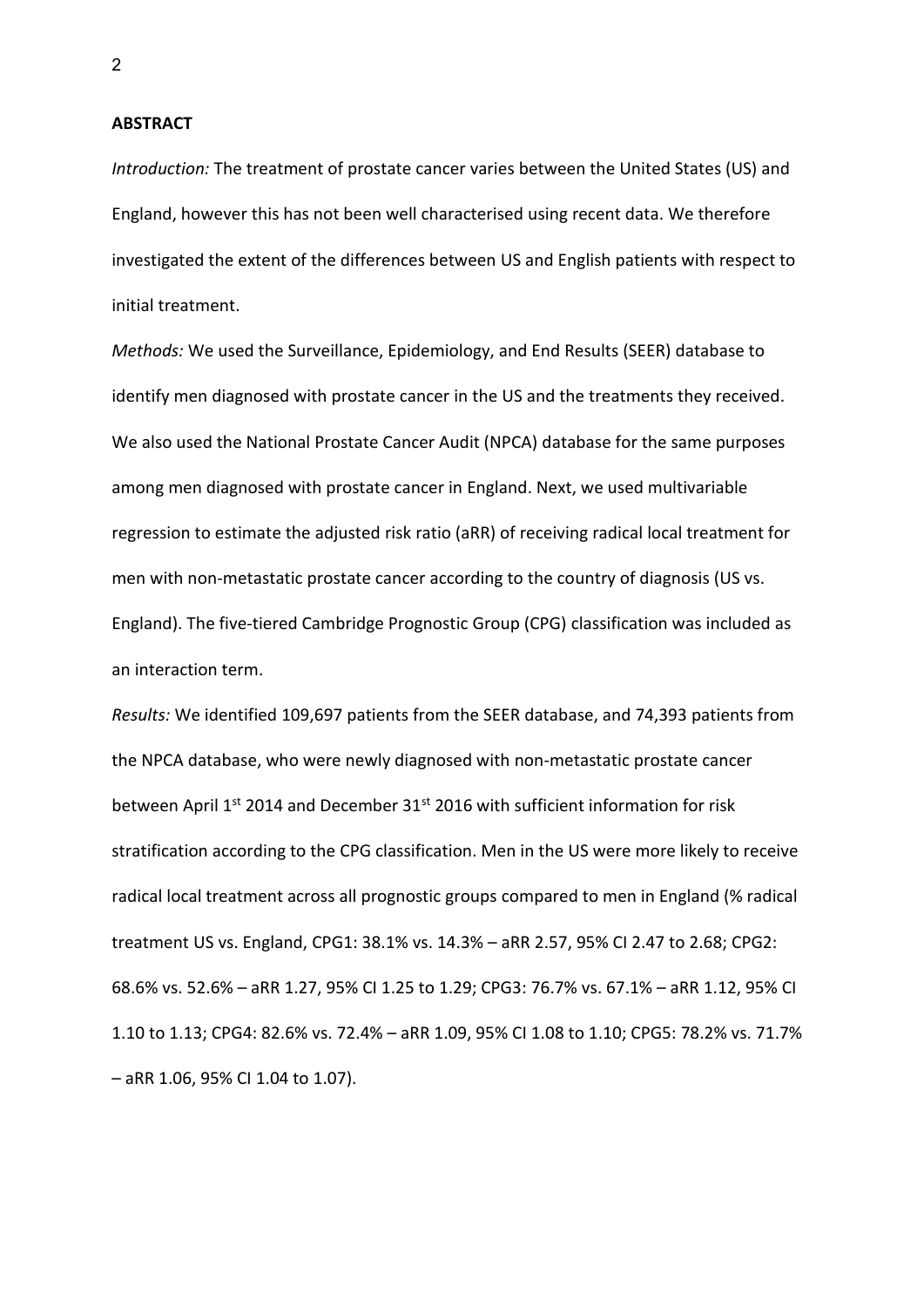*Conclusions:* Treatment rates were higher in the US compared to England raising potential over-treatment concerns for low-risk disease (CPG1) in the US and under-treatment of clinically significant disease (CPG3-5) in England.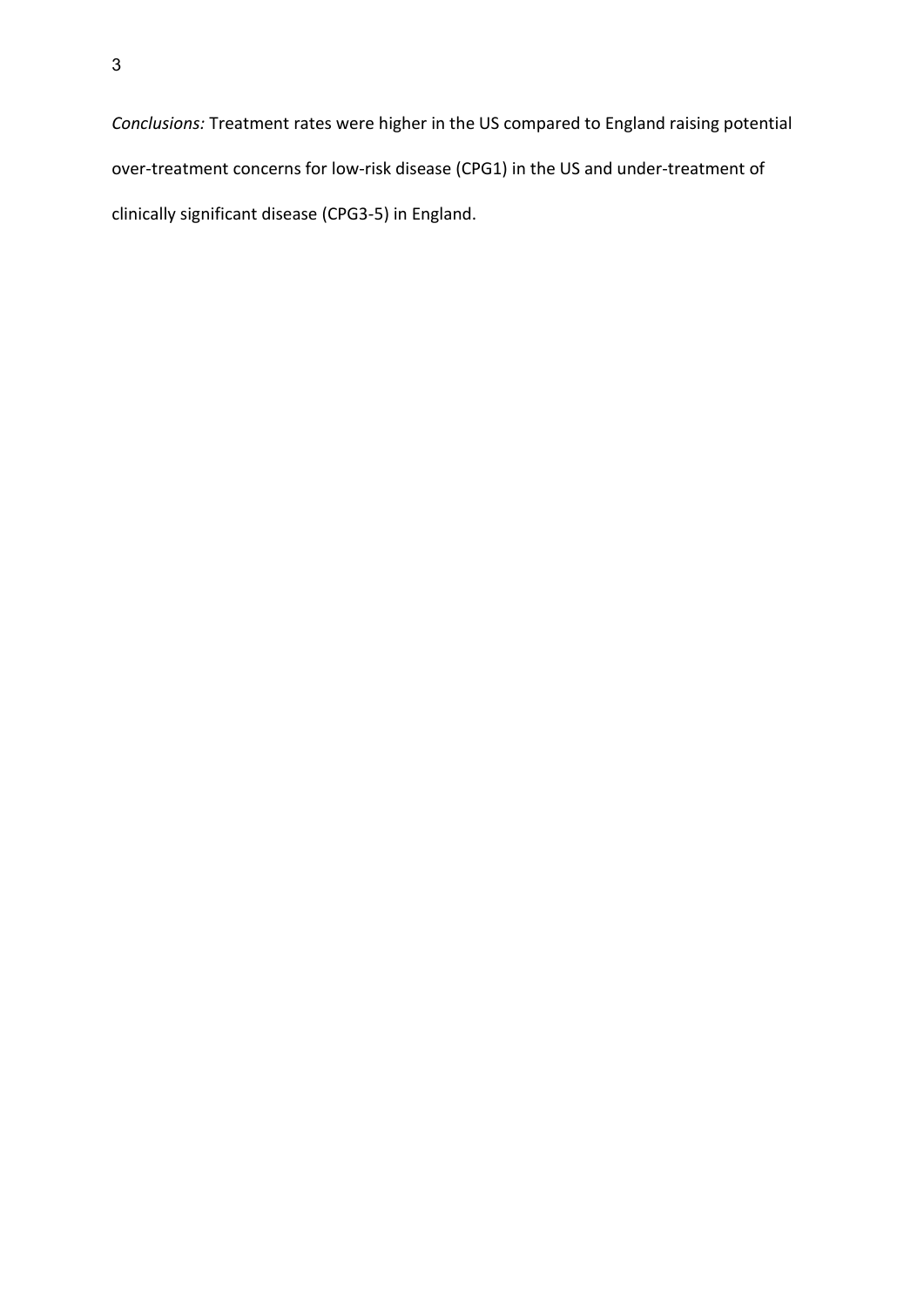### **INTRODUCTION**

Prostate cancer is the second most common non-skin male cancer in the world (1). Despite this, the diagnosis and management of prostate cancer varies across Western societies due to differences in screening practices and healthcare systems. Differences between the fee-for-service, insurance-based healthcare system in the US and the publiclyfunded UK system has the potential to influence management decisions of men newly diagnosed with prostate cancer towards both over- and under-treatment (2).

The National Prostate Cancer Audit (NPCA) in England and Wales is a national clinical audit assessing the quality of services and care provided to all men diagnosed with prostate cancer since 2014 (3). The NPCA uses explicitly defined performance indicators, including initial treatment, to report on variation between hospitals. For example, the NPCA reports yearly on the proportion of men with low-risk localised and locally advanced prostate cancer who undergo radical local treatment providing insights into potential over- and undertreatment trends, respectively.

In the US, the Surveillance, Epidemiology, and End Results (SEER) Program of the National Cancer Institute collects cancer incidence data from population-based cancer registries covering approximately 35% of the US population irrespective of insurance coverage. While the US does not have a dedicated national programme to specifically assess prostate cancer services and care, the registry data are often coupled with administrative insurance claims to provide insights into national quality of prostate cancer care.

Taken together, cancer registry data in each country can provide the basis for international comparisons given the improved accuracy of these data sources within the last decade (4, 5). Importantly, new prostate cancer risk stratification systems are available to support contemporary international treatment comparisons in order to contextualize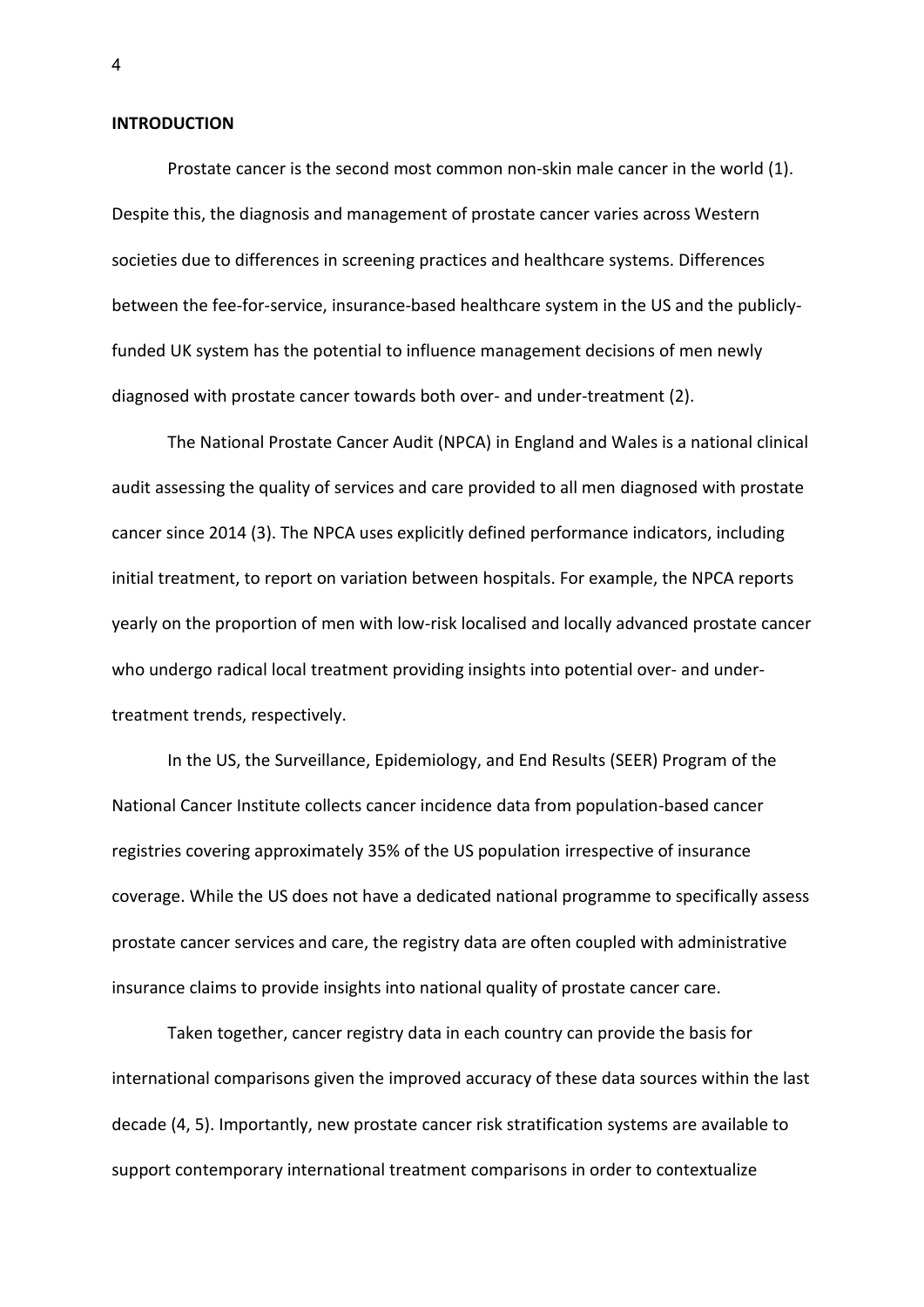treatment trends and highlight potential opportunities to improve consistency and quality of care across nations. The Cambridge Prognostic Group (CPG) classification incorporates the five International Society of Urological Pathology (ISUP) grade groups and has been shown to be a better prognostic tool than traditional three-tiered classification systems used in prior international comparisons (6). Most notably the CPG subdivides intermediaterisk disease into cases with favourable features (CPG2: one of ISUP grade group 2 or PSA 10- 20) and unfavourable features (CPG3: ISUP grade group 3, or ISUP grade group 2 and PSA 10-20) helping to infer additional over- and under-treatment implications. We therefore aimed to investigate differences between the distinct US and England healthcare systems in how newly-diagnosed prostate cancer patients are managed with respect to a novel and improved prognostic group classification system.

### **MATERIALS AND METHODS**

#### *Study Population*

As this study used registry and routine data, there were no a priori sample size calculations. All patients newly diagnosed with prostate cancer between April  $1^{st}$  2014 and December 31<sup>st</sup> 2016 were identified in the SEER and NPCA databases. The SEER database collates information from population-based cancer registries, covering 19 US geographic areas (7). The NPCA database uses the English Cancer Registry which collects cancer-specific information on every new diagnosis of cancer in England (3).

The following data items from the SEER database were used for the purposes of this study: age at diagnosis, ethnic background, socioeconomic deprivation, TNM stage, ISUP grade group, and PSA at diagnosis. Hispanic ethnicity was derived by SEER from an algorithm based on the North American Association of Central Cancer Registries (NAACCR) Hispanic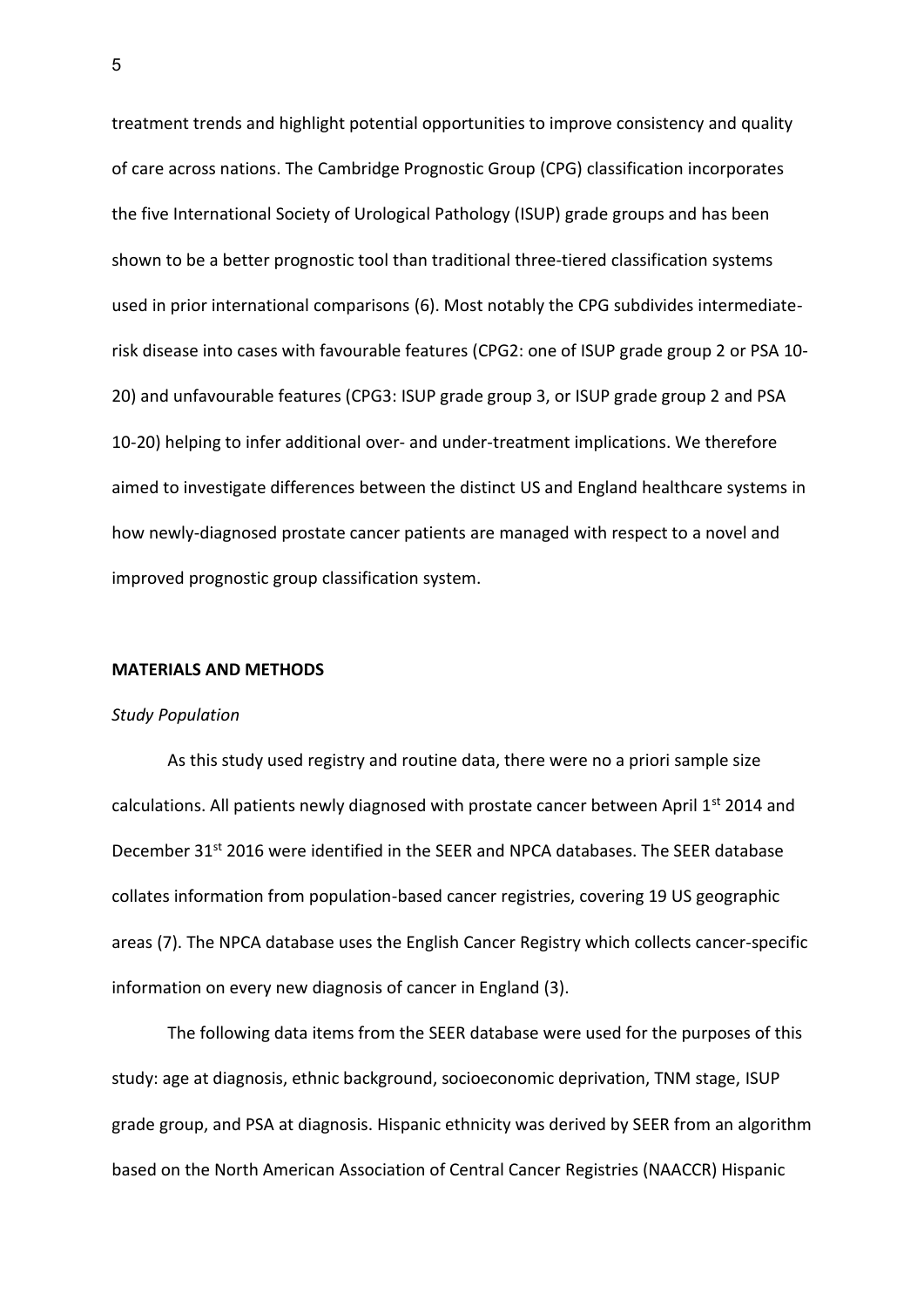Identification Algorithm (8) to create the following ethnicity groups: non-Hispanic White (referred to as 'White'), non-Hispanic Black (referred to as 'Black'), non-Hispanic Asian (including Chinese) or Pacific Islander (referred to as 'Asian'), Hispanic and Other.

Socioeconomic deprivation status was based on the area of residence at diagnosis, at the census tract level (typical population size 4,000–8,000). The Yost Index is constructed by SEER using a factor analysis of seven socioeconomic variables (median household income, median house value, median rent, percent below 150% of poverty line, education index, percent working class, and percent unemployed) and grouped into quintiles of the national distribution (9).

Prior to January 1<sup>st</sup> 2016 cancer registries in the US collected information using Collaborative Stage, a unified data collection system designed to provide a common data set (7). TNM was collected within this system and derived according to the American Joint Committee on Cancer (AJCC) Cancer Staging Manual  $7<sup>th</sup>$  Edition (10). From January 1<sup>st</sup> 2016 TNM stage was derived according to the UICC  $7<sup>th</sup>$  Edition which corresponds to the AJCC Cancer Staging Manual  $7<sup>th</sup>$  Edition. Both methods derived staging according to the AJCC and so we did not expect there to be any difference in how TNM was derived within the SEER database across the study period.

The NPCA database includes data from the English Cancer Registry which provides similar variables: age at diagnosis, ethnic background, socioeconomic deprivation, TNM stage, ISUP grade group and PSA. Men were categorised into ethnic groups comprising White, Black, Asian (including Chinese) and Other as defined in the 2001 Census in England and Wales (11). Socioeconomic deprivation status was determined for patients from the English 2012 Index of Multiple Deprivation (IMD) based on their area of residence and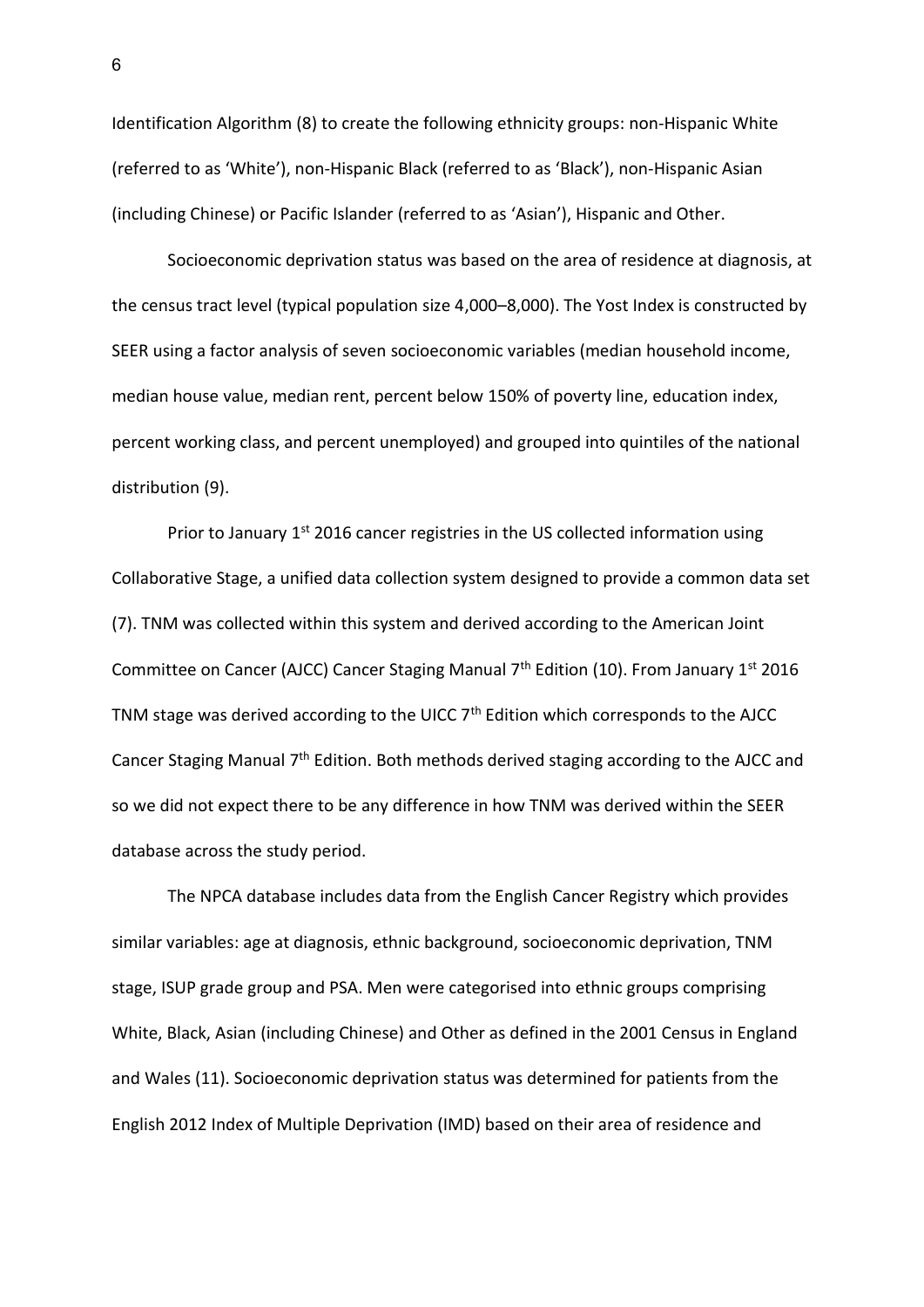grouped according to quintiles of the national distribution (12). The IMD ranks 32,482 areas,

and each area covers a mean population of around 1,500 people or 400 households (13).

TNM was derived according to the UICC in both the NPCA and SEER databases. The

five-tiered CPG classification was assigned according to **Box 1** and imputation used for

missing cancer stage based on clinical assumptions (14).

**Box 1**. Cambridge Prognostic Groups (CPG) applied to both National Prostate Cancer Audit (NPCA) and Surveillance, Epidemiology, and End Results program (SEER) databases.

| Cambridge Prognostic Groups (CPG) |                                                                   |  |  |  |  |
|-----------------------------------|-------------------------------------------------------------------|--|--|--|--|
|                                   | ISUP grade group 1 AND PSA < 10 ng/ml AND stages T1-T2*           |  |  |  |  |
|                                   | ISUP grade group 2 OR PSA 10-20 ng/ml AND stages T1-T2            |  |  |  |  |
| 3                                 | ISUP grade group 2 AND PSA 10-20 ng/ml AND stages T1-T2           |  |  |  |  |
|                                   | OR ISUP grade group 3 AND stages T1-T2                            |  |  |  |  |
| 4                                 | One of: ISUP grade group 4 OR PSA > 20 ng/ml OR stage T3          |  |  |  |  |
|                                   | Any combination of ISUP grade group 4, PSA > 20 ng/ml or stage T3 |  |  |  |  |
|                                   | OR ISUP grade group 5                                             |  |  |  |  |
|                                   | OR Stage T4                                                       |  |  |  |  |

\*At least 2 complete variables required

## *Outcome Variables*

Our primary outcome variable was whether any radical local treatment was received within one year of diagnosis. The SEER database collects information on the first course of therapy via information from the cancer registries (surgery, radiotherapy, and brachytherapy). As individuals initiate therapy at different times after diagnosis, cancer registries are updated with respect to treatment information as it becomes available (15). Any treatment given after one year is regarded as a second course of therapy in the absence of a documented treatment plan or a standard of treatment (16). Therefore, where there was no documented treatment within SEER we regarded these as men who did not receive radical local treatment within one year of diagnosis.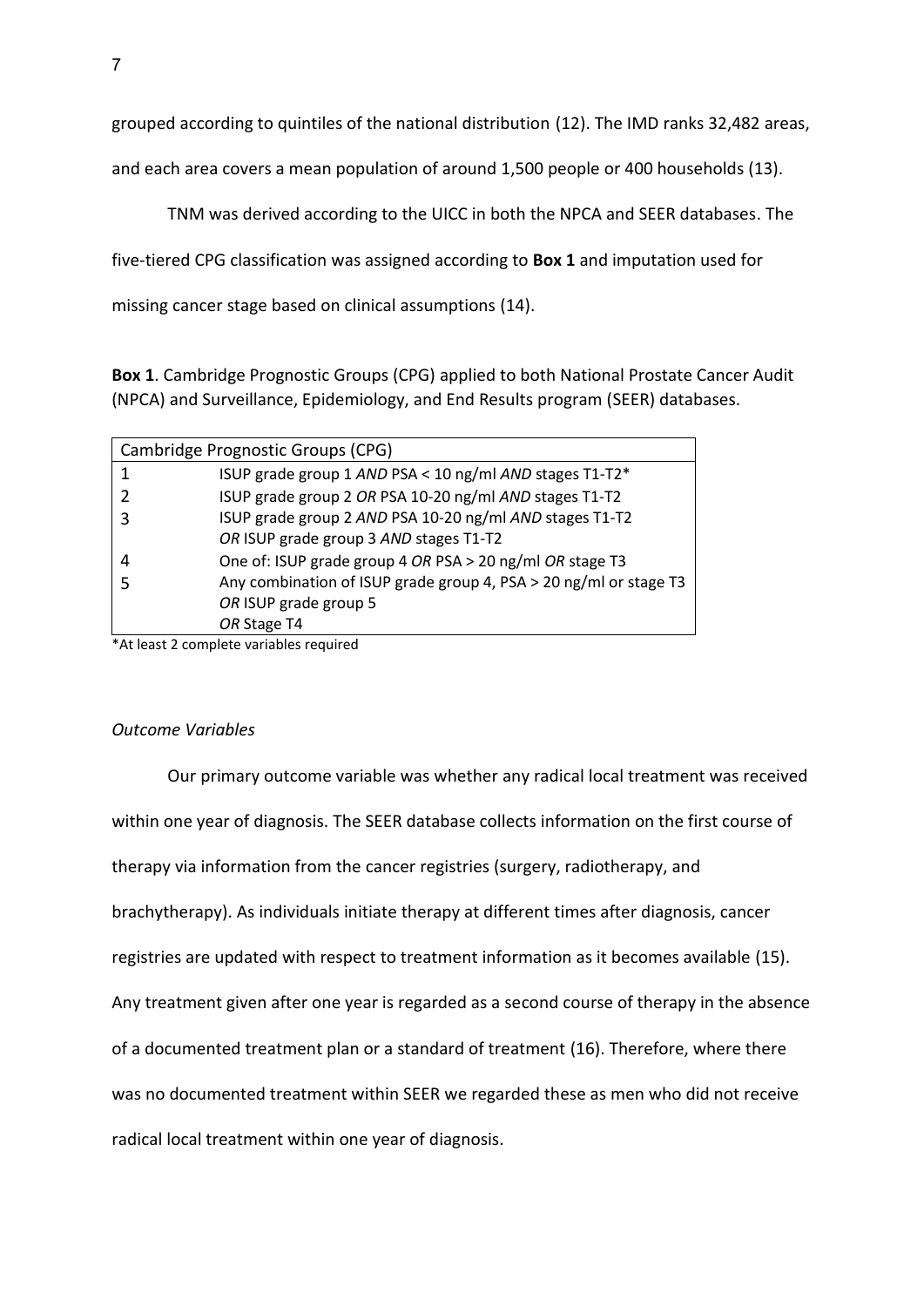To identify which men received radical local treatment in England, the NPCA database was linked at patient level with two routine databases. Hospital Episode Statistics (HES) is an administrative database of all hospital admissions in the English National Health Service (NHS) and is a source of information about type and date of surgery (17). The OPCS Classification of Interventions and Procedures (OPCS-4) code 'M61' was used to identify the men in the HES dataset who underwent a radical prostatectomy (RP) and the date of their operation (18). The National Radiotherapy Data Set (RTDS) is a national database that contains standardised data from all NHS hospital providers of radiotherapy services in England (19). The RTDS data item 'treatment modality' was used to select men who underwent external beam radiation therapy (EBRT) and/or brachytherapy and the date of this treatment. This allowed a consistent comparison to be made between the SEER and NPCA databases.

#### *Statistical Analysis*

Multivariable Poisson regression, with robust standard errors, was used to estimate the adjusted risk ratio (aRR), with the 95% confidence interval (CI), of receiving radical local treatment comparing men in the US with men in England. CPG was included as an interaction term to provide aRRs according to each CPG. A Wald test was performed to test for interaction. All regression models were adjusted for age at diagnosis, ethnicity, socioeconomic deprivation status, year of diagnosis, T-stage, ISUP grade group and PSA value (20).

Missing data across both countries for ethnicity (4.8%), socioeconomic deprivation status (3.7%), T-stage (0.7%), ISUP grade group (3.4%) and PSA (16.4%) were imputed with a statistical imputation method using chained equations to create ten data sets prior to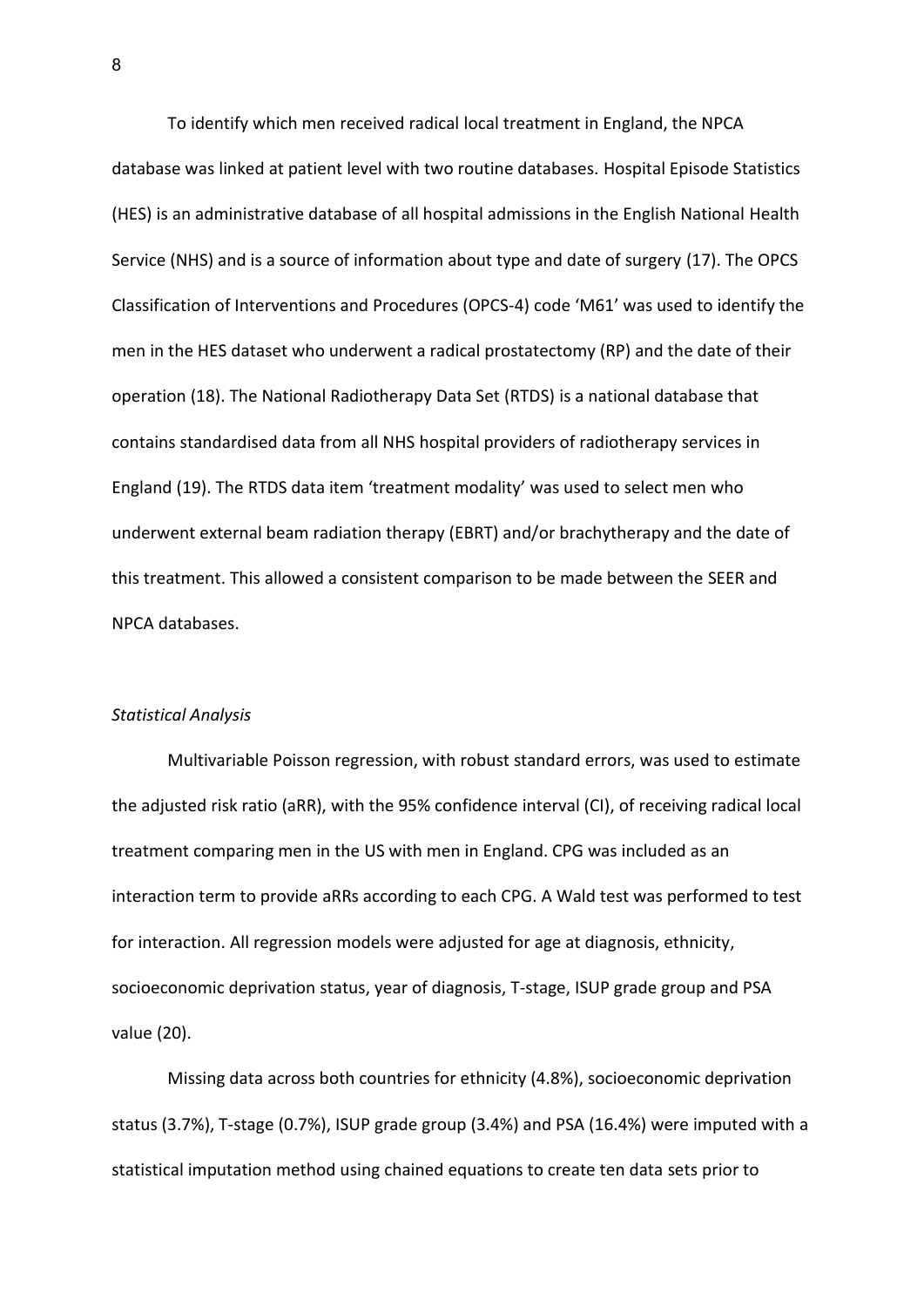running the regression models. Rubin's rules were used to combine the risk ratios across all ten data sets (21).

#### **RESULTS**

We identified 137,655 newly-diagnosed patients from the SEER database and 108,747 patients from the NPCA database. We excluded 13,084 men (9.5%) from the SEER dataset, and 11,381 men (10.5%) from the NPCA dataset, as there was insufficient information available for risk stratification. We also excluded 30,645 men (12.4%) with distant metastases and 7,202 men (2.9%) with nodal metastases.

Men diagnosed in the US were younger, were diagnosed at an earlier stage, and had a lower PSA and ISUP grade group at diagnosis compared to men diagnosed in England (**Table 1**). The majority of the men diagnosed were of White ethnicity (US: 68.5% and England: 92.7%) with more Black men diagnosed in the US (16.3%) compared to England (3.7%). One in ten US men (9.7%) were of Hispanic ethnicity. Similar distributions of these variables were observed when sub-stratified by CPG. Overall, we found a significant interaction of CPG on the association between country of diagnosis and the receipt of radical local treatment (*P* < 0.001). Significantly more men received radical local treatment if they were diagnosed in the US compared to England, irrespective of CPG, with the difference in treatment rates being largest for CPG1 and smallest for CPG5.

Of the 36,640 men diagnosed with CPG1 prostate cancer in the US, 13,951 (38.1%) received radical local treatment within one year of diagnosis (16.1% and 22.0% received radiotherapy and surgery, respectively; **Figure 1**), compared to 2,283 of the 15,915 men (14.3%) in England (8.0% and 6.4% received radiotherapy and surgery, respectively) – aRR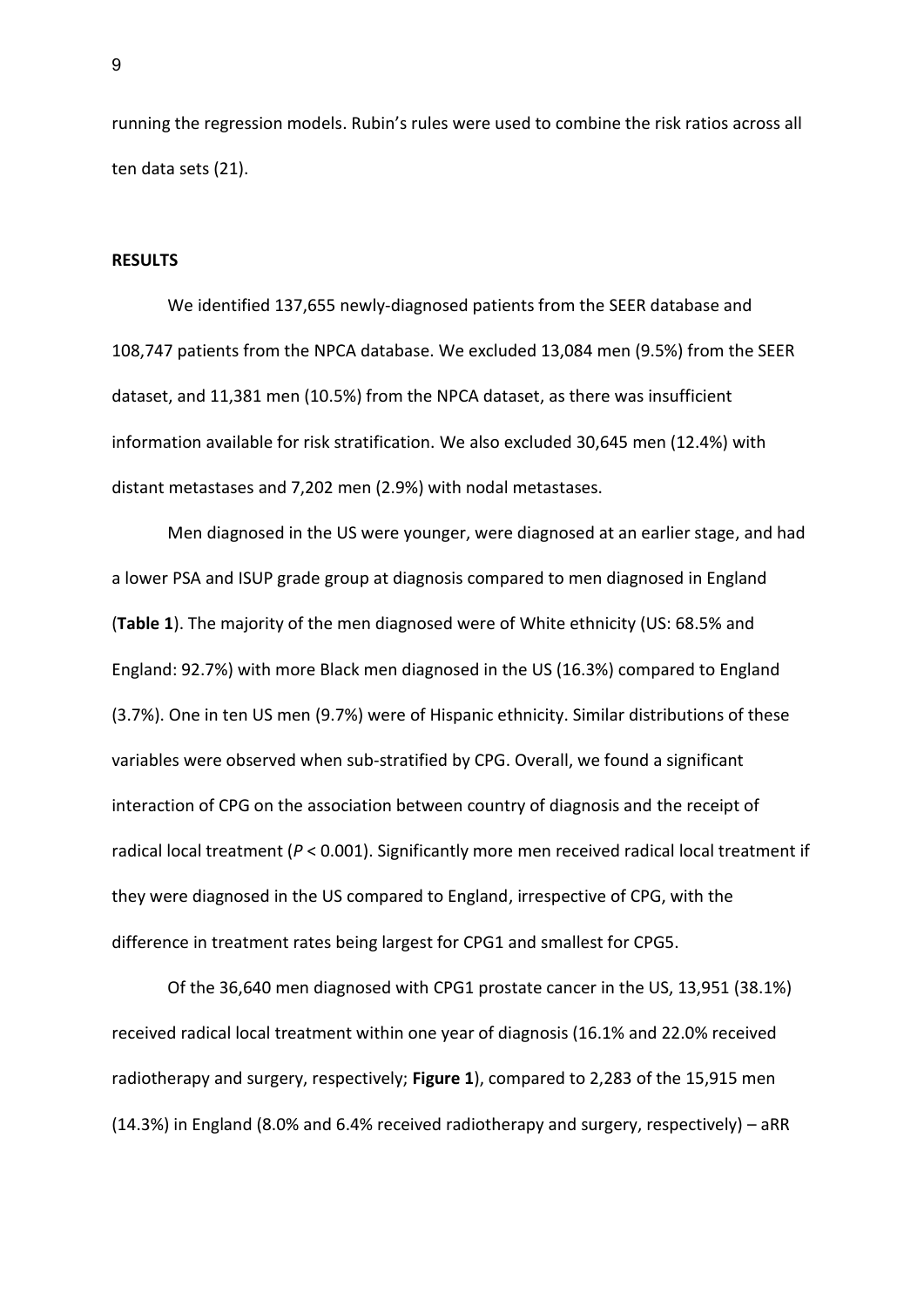2.57, 95% CI 2.47 to 2.68 (**Table 2**). However, treatment rates declined over the 3 years of the study from 42.0% to 34.8% in the US, and from 18.5% to 10.4% in England.

Of the 26,365 men diagnosed with CPG2 prostate cancer in the US, 18,088 (68.6%) received radical local treatment within one year of diagnosis (33.0% and 35.6% received radiotherapy and surgery, respectively; **Figure 1**), compared to 18,088 of the 26,365 men (52.6%) in England (26.9% and 25.7% received radiotherapy and surgery, respectively) – aRR 1.27, 95% CI 1.25 to 1.29 (**Table 2**).

Of the 15,088 men diagnosed with CPG3 prostate cancer in the US, 11,567 (76.7%) received radical local treatment within one year of diagnosis (45.9% and 30.8% received radiotherapy and surgery, respectively; **Figure 1**), compared to 7,048 of the 10,503 men (67.1%) in England (41.3% and 25.9% received radiotherapy and surgery, respectively) – aRR 1.12, 95% CI 1.10 to 1.13 (**Table 2**).

Of the 18,892 men diagnosed with CPG4 prostate cancer in the US, 15,604 (82.6%) received radical local treatment within one year of diagnosis (28.0% and 54.6% received radiotherapy and surgery, respectively; **Figure 1**), compared to 11,842 of the 16,354 men (72.4%) in England (43.7% and 28.7% received radiotherapy and surgery, respectively) – aRR 1.09, 95% CI 1.08 to 1.10 (**Table 2**).

Of the 12,712 men diagnosed with CPG5 prostate cancer in the US, 9,944 (78.2%) received radical local treatment within one year of diagnosis (35.5% and 42.7% received radiotherapy and surgery, respectively; **Figure 1**), compared to 9,863 of the 13,749 men (71.7%) in England (57.1% and 14.7% received radiotherapy and surgery, respectively) – aRR 1.06, 95% CI 1.04 to 1.07 (**Table 2**). The proportion of men receiving radical local treatment for CPG5 disease increased over the 3 years of the study: from 76.0% to 79.8% in the US and from 69.9% to 73.5% in England.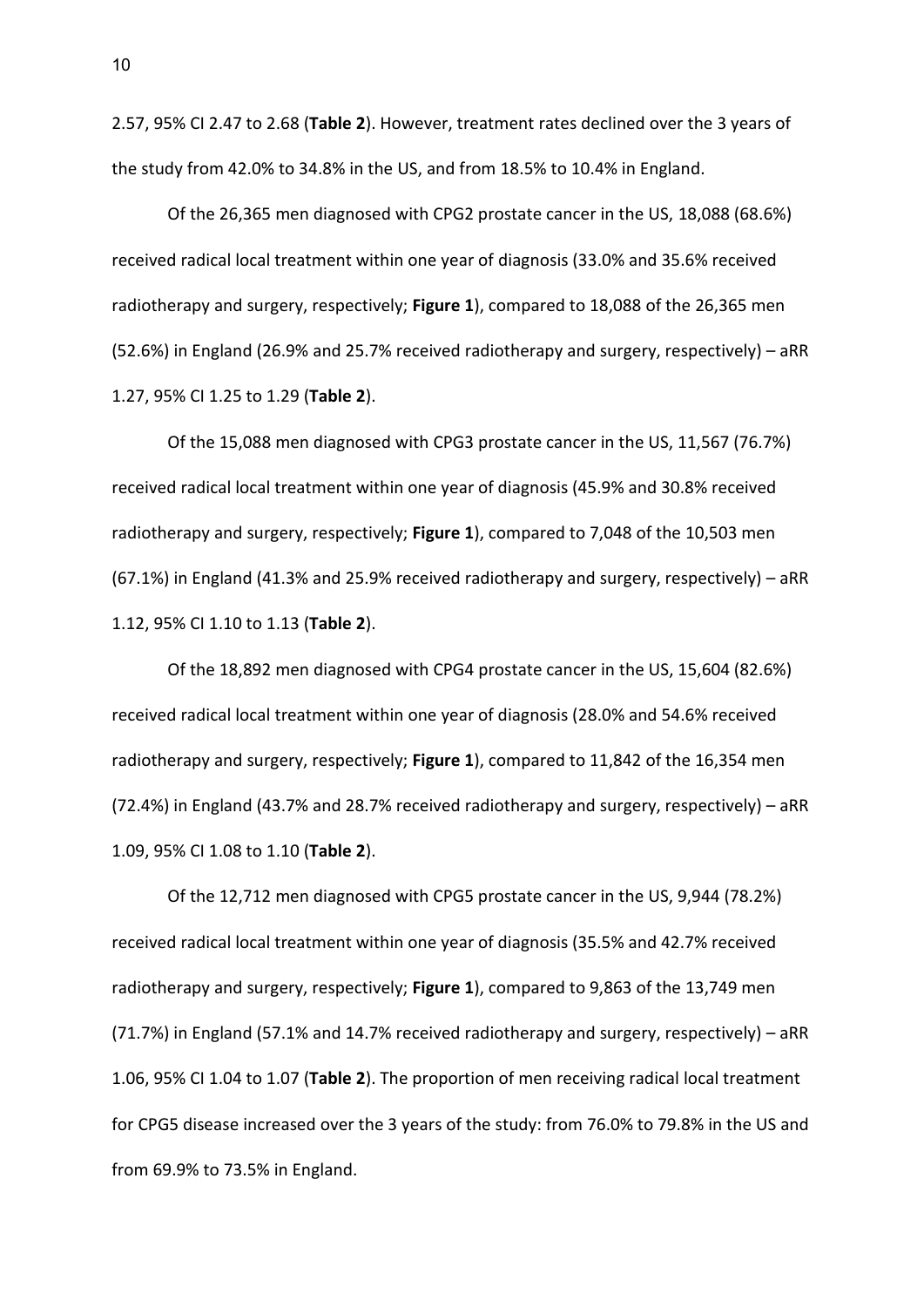#### **DISCUSSION**

Although differences in treatment rates of men with prostate cancer between the US and England were expected, this study has provided evidence for the size of these differences. Radical local treatment is much more frequently used for men with prostate cancer in the US compared to England, particularly for CPG1 disease where 38% of US men received treatment compared to 14% of English men. Given prostate cancer-specific mortality is so low for active surveillance of this patient group, over a two-fold higher treatment rate in the US compared to England raises concerns about over-treatment. Equally, 77-83% of US men receive radical local treatment for clinically significant prostate cancer (CPG3-5) compared to 67-72% of English men, indicating potential under-treatment in England. While we found improvement trends across both nations, opportunities likely still exist to address both over- and under-treatment of men with newly-diagnosed prostate cancer.

In both the US and England we found a decline in the radical treatment of low-risk prostate cancer. Treatment rates of low-risk disease were reported as 61-72% in the US in 2014 (22), and 38% in England between 2004 and 2008 (23). Despite considerable improvements over the last decade, a substantially higher proportion of men with CPG1 prostate cancer are still being treated in the US compared to England (38% vs. 14%). One potential cause for this is the fee-for-service, insurance-based healthcare system in the US compared to the nationally-funded NHS in England. Indeed, de-implementation of prostate cancer over-treatment is complex, involving stakeholders ranging from health systems, payers, policymakers, providers, patients and their families (24). While continued progress is being made towards active surveillance in localised prostate cancer, multi-level improvement opportunities exist, particularly in the US.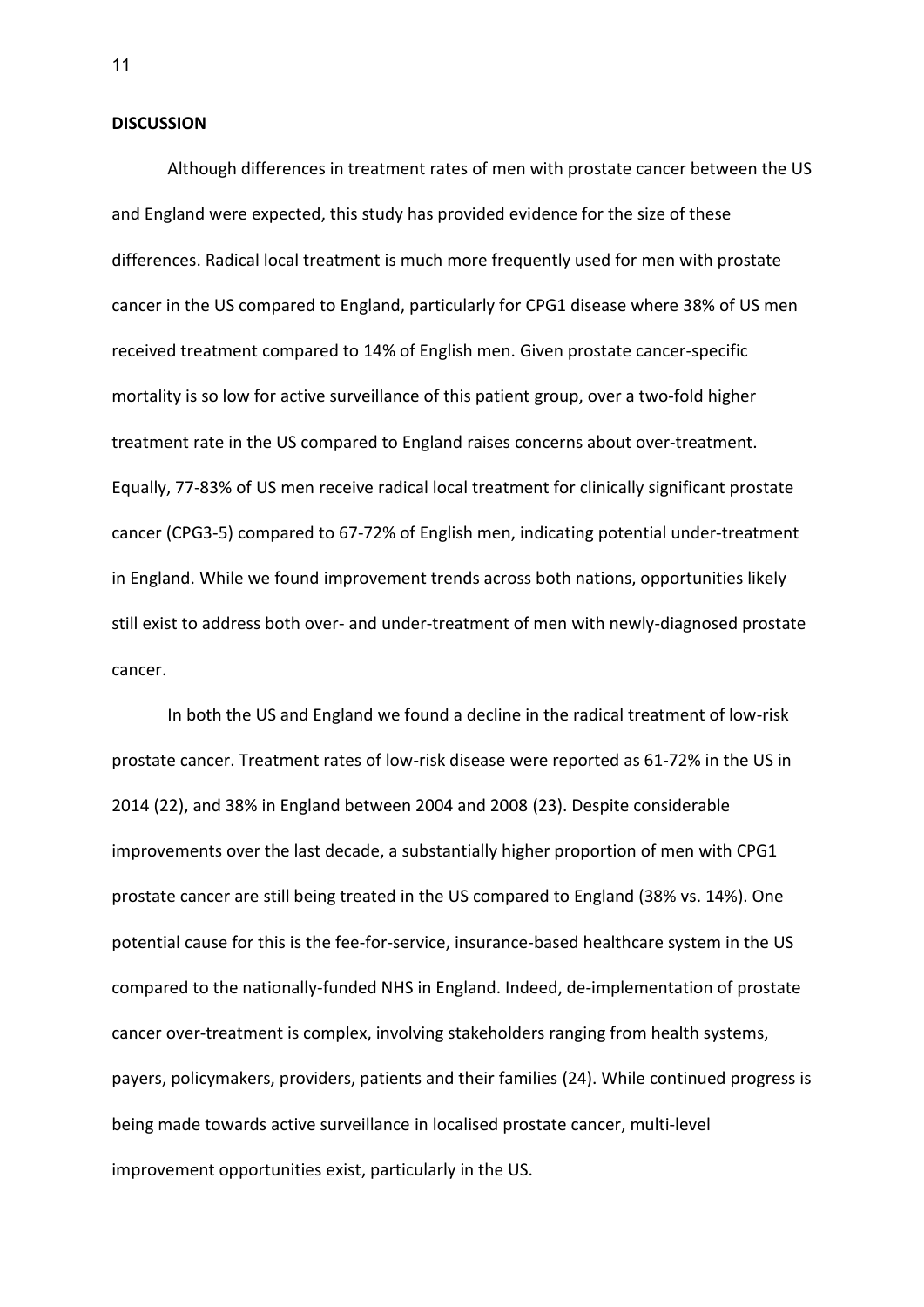The latest estimate from the NPCA for the treatment of low-risk disease is now only 4%, which corresponds to men diagnosed between April 2018 and March 2019 (3). The availability of SEER data at the time of writing prevented the use of these, more contemporary, data. This is considerably lower than the 14% of men with CPG1 receiving treatment in England. The reason for this is that although both definitions required ISUP grade group 1, CPG1 includes T2 cases as well as T1 cases. This provides evidence that a substantial number of ISUP grade group 1 cases are being treated in England and likely dependent on T2b and T2c cases which are not considered to be 'low-risk' according to National Institute for Health and Care Excellence (NICE) guidelines.

As with CPG1, the treatment rates of CPG2-5 in the US are higher than in England. The majority of CPG2 cases ('favourable' intermediate-risk) are being treated radically in both the US (69%) and England (53%). This brings into focus the lack of consensus within national guidelines regarding the management of these cases (25-27). The adoption of active surveillance for 'favourable' intermediate-risk disease is beginning to become more accepted, but clearly this is not recognised universally, and in England there is evidence of significant regional variation in how these cases are managed (28, 29).

Treatment rates for high-risk localised prostate cancer have remained high in the US with estimates of 83-85% between 2004 and 2013 (23, 30, 31) which are consistent with our treatment rates for CPG4 (82%) and CPG5 (78%). Despite having lower treatment rates in England, a substantial increase has been observed over time for English cases. We report treatment rates of 72% for both CPG4 and CPG5, compared to 30% reported between 2004 and 2008 (23). This is important to highlight given that historical data have already shown that prostate cancer-specific mortality for high-risk men is significantly lower in the US compared to England (23). Nonetheless, a recent study also highlights potential under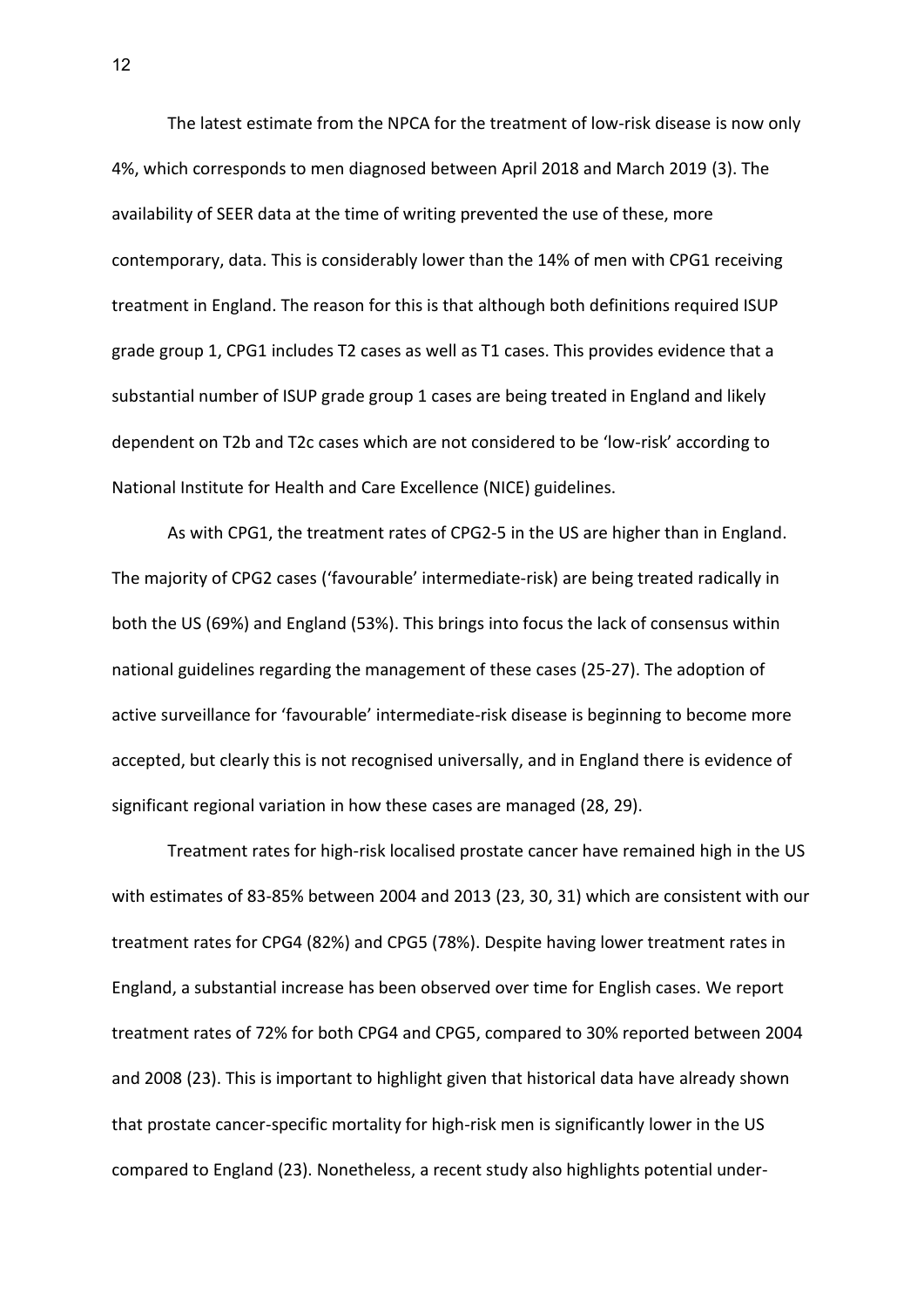treatment of high-risk disease among elderly men in the US (32). Taken together, further work is required to fully understand the impact of the potential under-treatment of men with high-risk prostate cancer in both the US and England, and consideration of the increased toxicity implications that this would entail.

With respect to the type of treatment received, the lower risk cancers (CPG1 and 2) received similar proportions of radiotherapy and surgery in both countries but approximately two thirds of the treated CPG3 cases received radiotherapy, compared to one third receiving surgery. For more aggressive disease (CPG4 and 5) surgery was more commonly used in the US compared to radiotherapy in England, indicating that factors, such as healthcare organisation and funding, may be influencing treatment decisions. Treatment selection in both the US and England has been shown to be dependent on the services available (33, 34). Mandatory multidisciplinary team (MDT) working for all newly-diagnosed patients with cancer and the use of joint urology/oncology clinics in England may affect patient selection and patient choice compared to the US. As with England, the primary clinician in the US is usually a urologist, but the lack of mandated MDT presentation in the US may influence onward referral and access to radiotherapy services (35).

### *Strengths and Limitations*

Strengths of this population-based study include the high volume of patients included. Data on all men newly-diagnosed with prostate cancer in England are collected by the National Cancer Registration and Analysis Service (NCRAS) which maximises the generalisability of the English cohort. The SEER database does not have national coverage and only represents 35% of the US population, including cancer registry data from 19 US geographic areas. However, these areas are representative of the demographics of the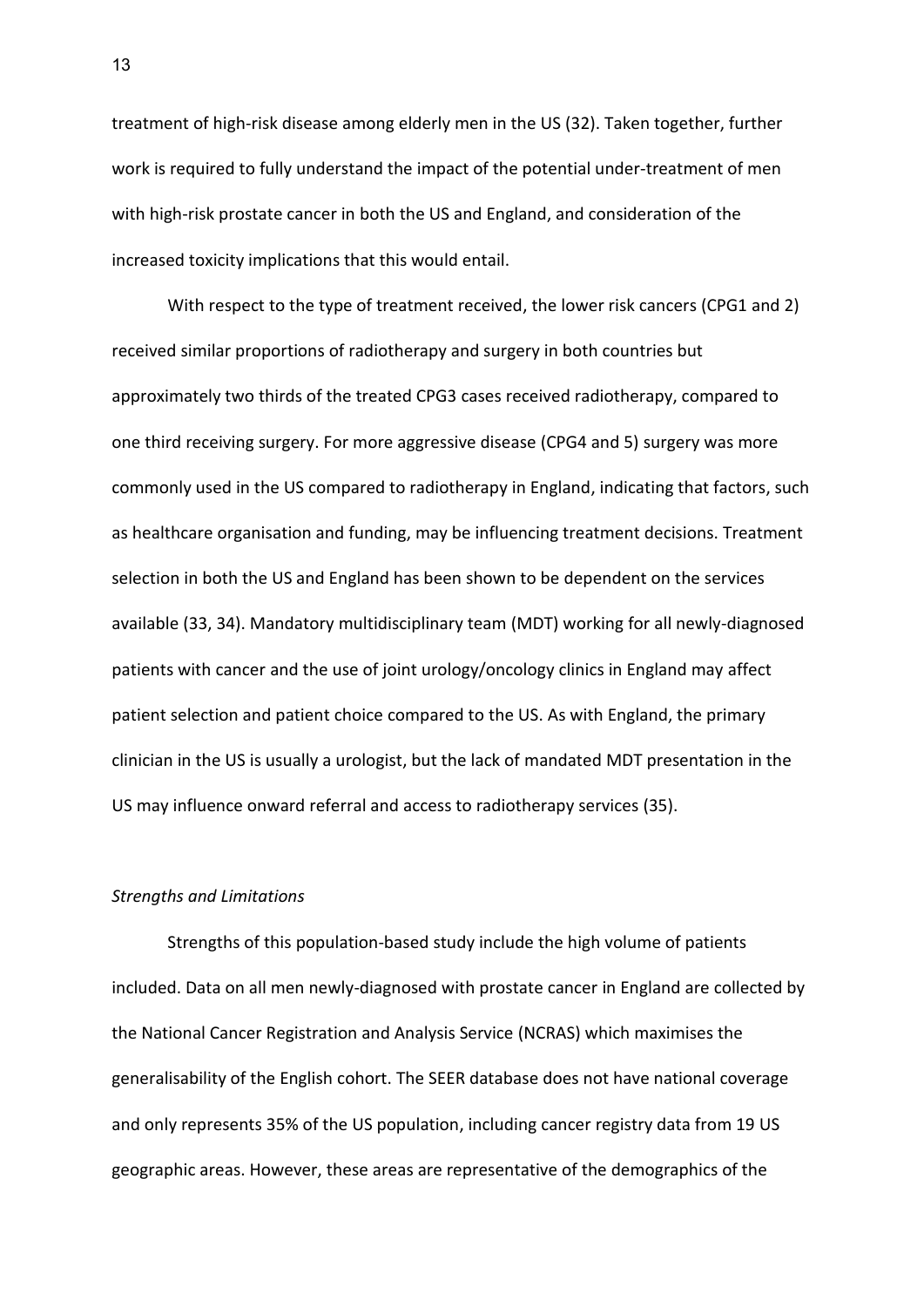entire US and so we expect any selection bias to be minimal (7). All new cancer diagnoses within these areas are included, irrespective of insurance coverage or age, and so we also expect the SEER database to be highly representative of all prostate cancer patients within the US.

A further strength of our study is the accuracy of the routinely collected English data used. These data have been shown to be sufficiently high to support its use for research (36). Misclassification of treatment allocation is more of an issue for the SEER database given that a reduced ascertainment of radiotherapy has been previously reported in 2012 (37, 38). Any bias caused by this would only lead to larger differences in treatment rates between England and the US, and so we do not expect this to impact on the interpretation of our results.

Further limitations include the selection bias due to the exclusion of men with an unknown risk group (US: 7.2%; England: 8.2%). However, the amount of missing data was modest in relation to the overall study size, and comparable between countries, and so we feel that the findings remain representative. Furthermore, the diagnostic period of the study is slightly outdated (April 2014 to December 2016) but we expect that our results are still representative of the differences between both countries.

A final limitation is that we could not adjust for some potential confounders, such as comorbidities and frailty, which could potentially impact on treatment decisions. Although a Charlson comorbidity score can be calculated using HES data (39) a comparable measure is not collected, or unable to be calculated, within the SEER registry without coupling to administrative claims such as Medicare data. Despite this, the risk of confounding is likely to be small given that male life expectancy is not dramatically different between countries (US: 76.4 year; England: 79.0 years) (40). Equally, although we were able to adjust for socio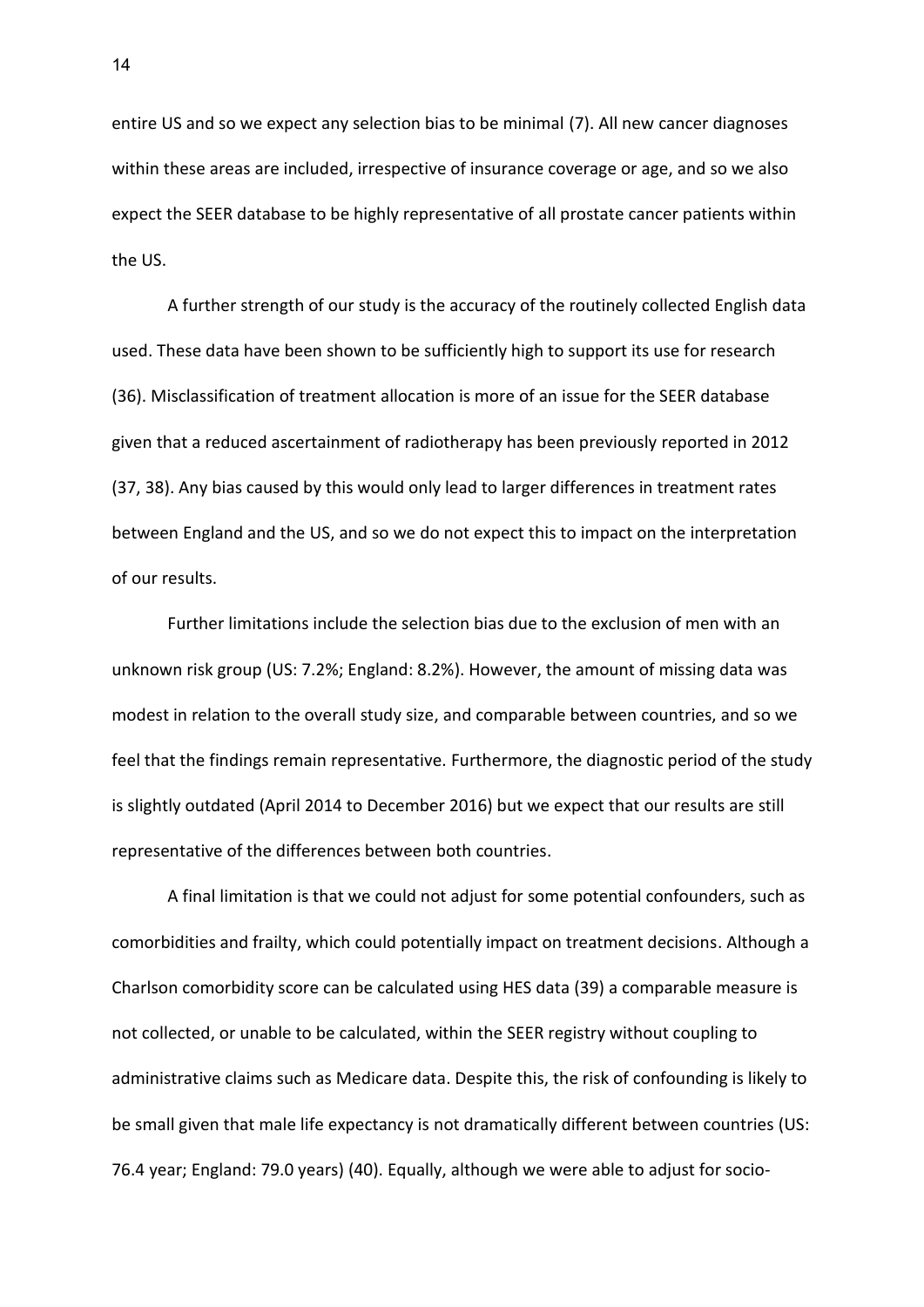economic deprivation the measures used were relative to each country, and so the lack of a consistent measure could potentially give misleading results (41). Equally, in the US there were more men of Black and Asian ethnicity compared to England but, as ethnicity was also included within the adjustment model, we do not expect this to necessarily alter the interpretation of our findings.

#### *Conclusions*

Treatment rates of prostate cancer were higher in the US compared to England, which is likely a consequence of differences between the two national healthcare systems. This raises concerns of potential over-treatment of low-risk disease in the US. It will also be important to understand the factors contributing to the potential under-treatment of clinically significant disease in England in order to improve survival but limit treatmentrelated morbidity.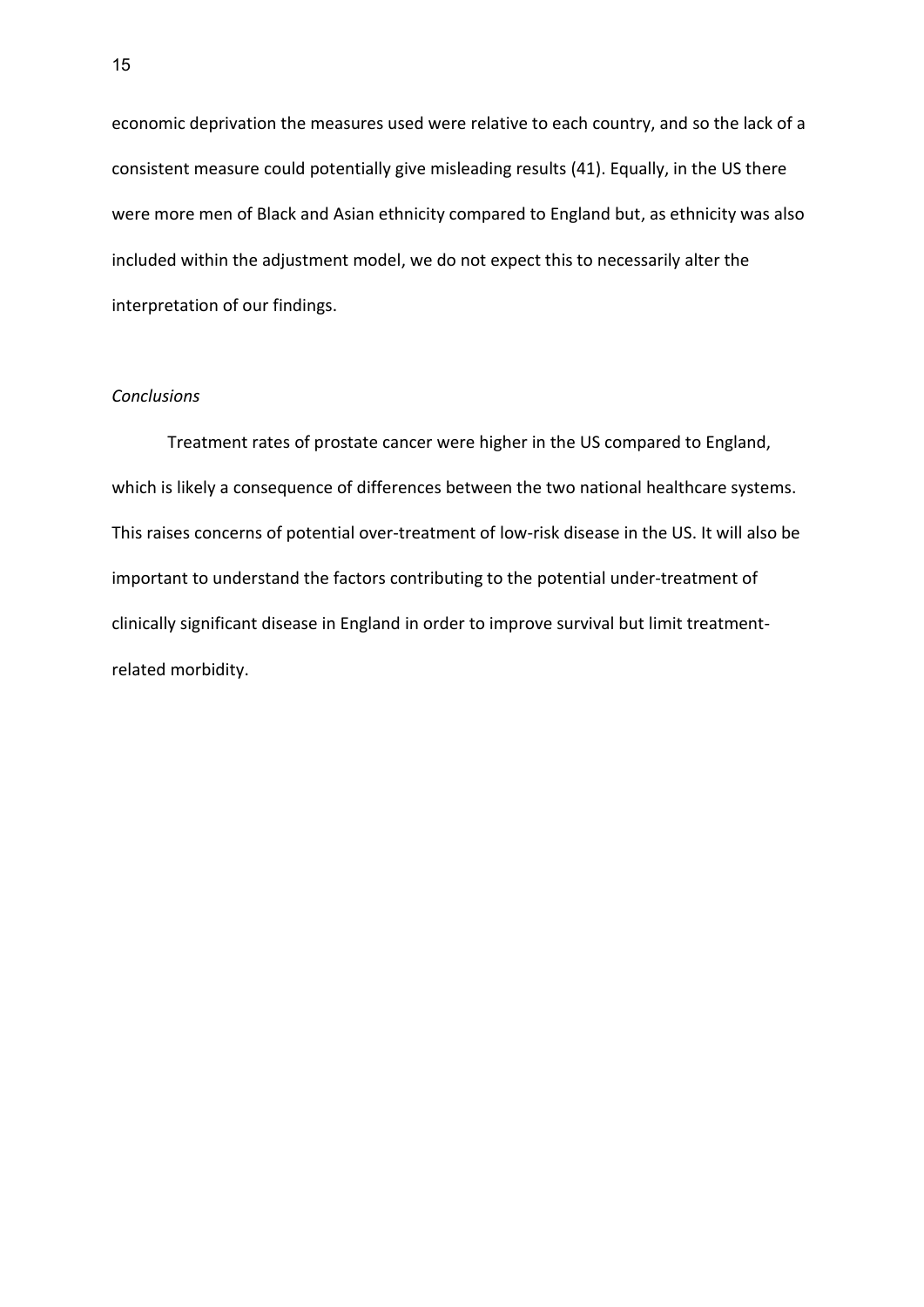## **ADDITIONAL INFORMATION:**

## *Acknowledgements*

We thank NHS staff for their support in collecting the clinical data, the National Cancer Registration and Analysis Service [\(www.ncras.nhs.uk\)](http://www.ncras.nhs.uk/) for providing cancer registry and radiotherapy data and NHS Digital [\(www.digital.nhs.uk\)](http://www.digital.nhs.uk/) for providing Hospital Episode Statistics. MGP, JN, MM, AS, BB, AN, PC, AA, JvdM, HP and NWC are members of the Project Team of the National Prostate Cancer Audit [\(www.npca.org.uk\)](http://www.npca.org.uk/). The National Prostate Cancer Audit is commissioned by the Healthcare Quality Improvement Partnership [\(www.hqip.org.uk\)](http://www.hqip.org.uk/) as part of the National Clinical Audit and Patient Outcomes Programme, and funded by NHS England and the Welsh Government. Neither HQIP nor NHS England or the Welsh Government had any involvement in the study design; in the collection, analysis, and interpretation of data; in the writing of the report; or in the decision to submit the article for publication. The researchers had full independence from the Healthcare Quality Improvement Partnership.

### *Author's Contributions*

Designed the work: M.G.P., J.v.d.M., Q.T., H.P., N.W.C. Analysed and interpreted data: M.G.P., J.v.d.M., Q.T., H.P., N.W.C. Drafted article: M.G.P., J.v.d.M., Q.T., H.P., N.W.C. Provided critical revision: All authors. Approved final version to be published: All authors.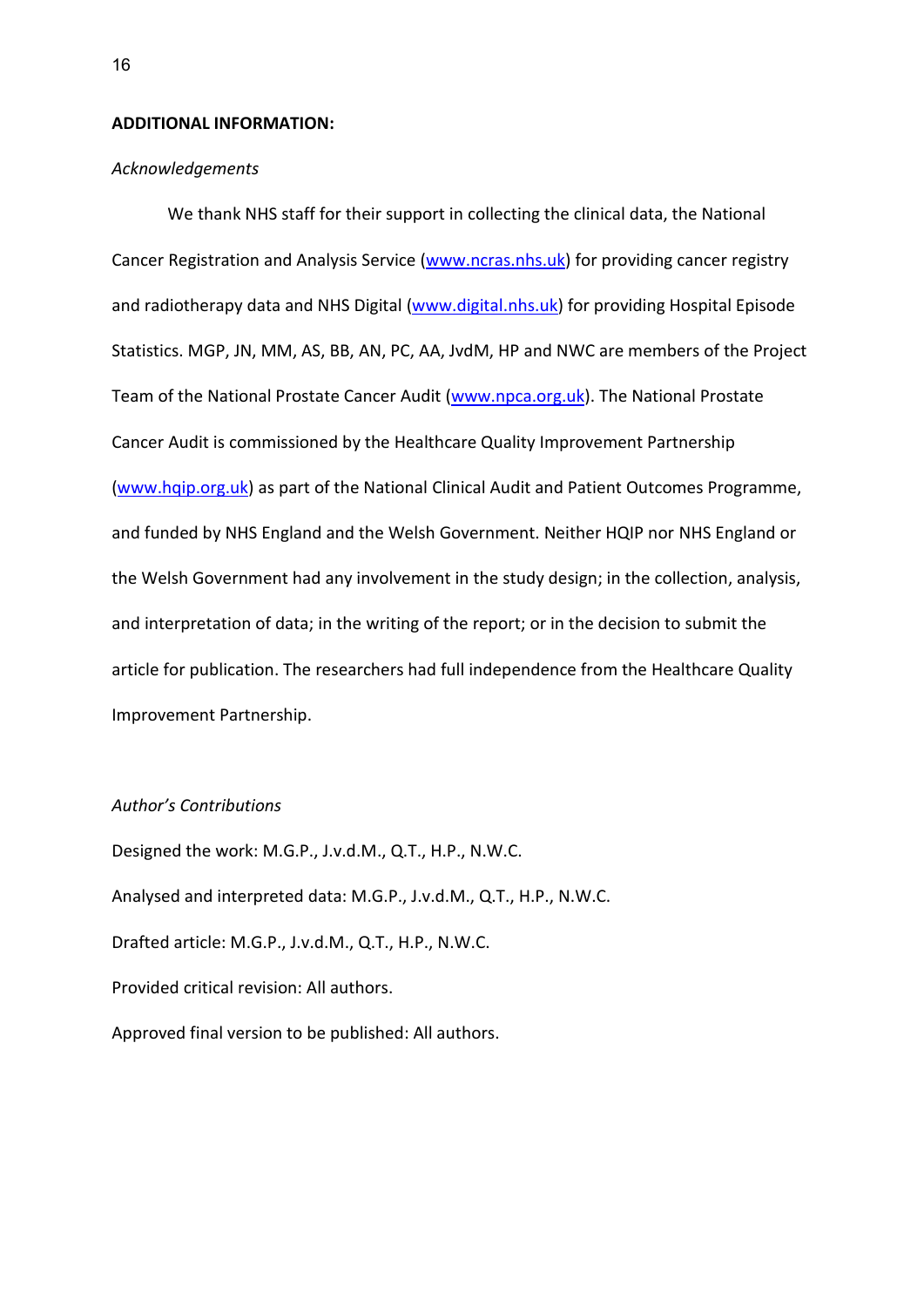#### *Ethics Approval and Consent to Participate*

This study was exempt from NHS Research Ethics Committee approval because it involved analysis of pseudonymised linked data collated for the purpose of service evaluation as part of the National Prostate Cancer Audit.

## *Data Availability*

The cancer registry data used for this study are based on information collected and quality assured by Public Health England's National Cancer Registration Service [\(www.ncras.nhs.uk\)](http://www.ncras.nhs.uk/). Access to the data was facilitated by the Public Health England's Office for Data Release. Hospital Episode Statistics were made available by the NHS Digital [\(www.digital.nhs.uk\)](http://www.digital.nhs.uk/); all rights reserved. MGP had full access to all the data in the study and takes responsibility for the integrity of the data and accuracy of the data analysis. Data are not available to other researchers as it uses existing national datasets.

## *Conflicts of Interest*

A.S. is an employee of Flatiron Health, an independent subsidiary of the Roche group, and holds stock in Roche.

J.v.d.M. reports a contract with the Healthcare Quality Improvement Partnership for the provision of the National Prostate Cancer Audit (www.npca.org.uk) funded by the Healthcare Quality Improvement Partnership [\(www.hqip.org.uk\)](http://www.hqip.org.uk/).

H.P. has attended and received honoraria for advisory boards, travel expenses to medical meetings, and served as a consultant for AstraZeneca, Astellas, Janssen, Sanofi Aventis, Takeda, Ipsen, Ferring, Sandoz, and Novartis.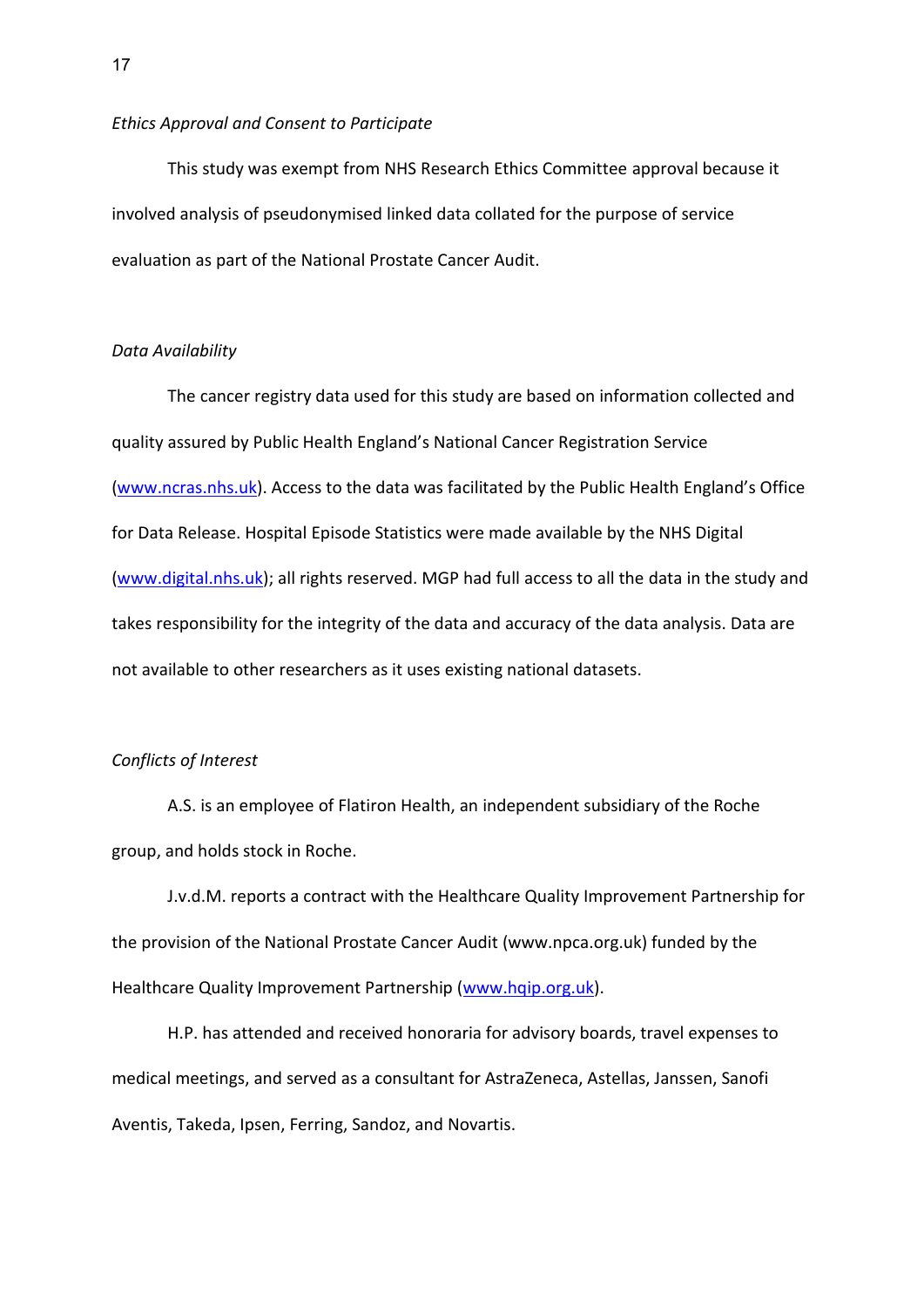N.W.C. has attended and received honoraria for advisory boards, travel expenses to medical meetings, and served as a consultant for AstraZeneca, Astellas, Bayer, Janssen, Sanofi Aventis, Takeda, Ipsen and Ferring.

### *Funding Information*

M.G.P. was supported by a Doctoral Research Fellowship from the National Institute for Health Research (DRF-2018-11-ST2-036). T.A.S. was supported by the National Cancer Institute (R01 CA242559 and R37 CA222885). B.B. and A.N. were partly supported by an Academic Clinical Fellowship from the National Institute for Health Research. H.P. was supported by the University College London Hospitals/University College London Comprehensive Biomedical Research Centre. J.v.d.M. was partly supported by the National Institute for Health Research Collaboration for Leadership in Applied Health Research and Care North Thames. The views expressed in this article are solely those of the authors.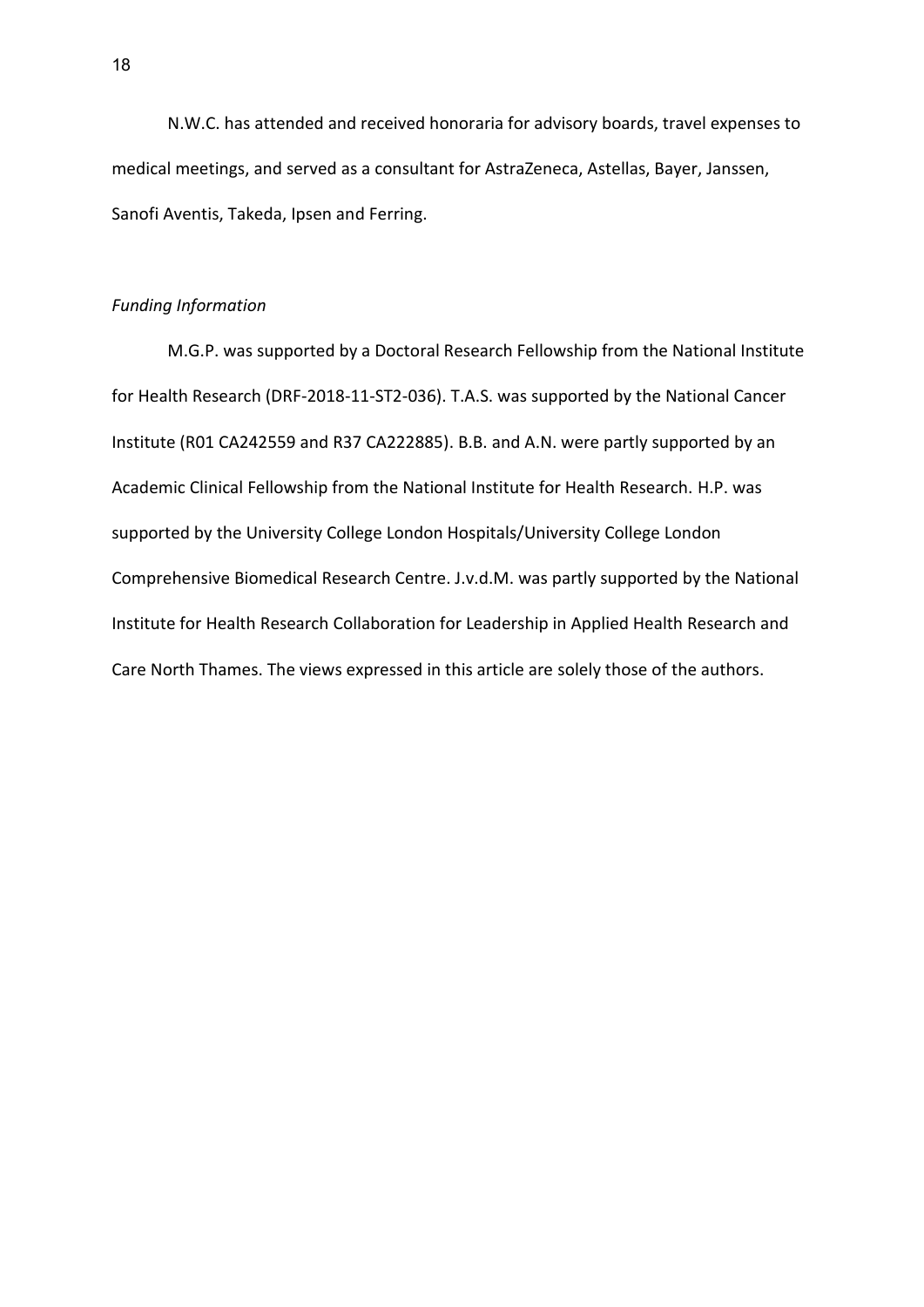## **REFERENCES**

1. World Cancer Research Fund. Worldwide cancer data [Available from: [https://www.wcrf.org/dietandcancer/cancer-trends/worldwide-cancer-data.](https://www.wcrf.org/dietandcancer/cancer-trends/worldwide-cancer-data)

2. Blendon RJ, Schoen C, DesRoches CM, Osborn R, Scoles KL, Zapert K. Inequities in health care: a five-country survey. *Health Aff (Millwood)*. 2002;21(3):182-91.

3. National Prostate Cancer Audit. Annual Report 2019: Results of the NPCA Prospective Audit in England and Wales for men diagnosed from 1 April 2017 - 31 March 2018. [Available from: [https://www.npca.org.uk/reports/npca-annual-report-2019/.](https://www.npca.org.uk/reports/npca-annual-report-2019/)

4. Yu JB, Gross CP, Wilson LD, Smith BD. NCI SEER public-use data: applications and limitations in oncology research. *Oncology (Williston Park)*. 2009;23(3):288-95.

5. Henson KE, Elliss-Brookes L, Coupland VH, Payne E, Vernon S, Rous B, et al. Data Resource Profile: National Cancer Registration Dataset in England. *Int J Epidemiol*. 2020;49(1):16-h.

6. Gnanapragasam VJ, Bratt O, Muir K, Lee LS, Huang HH, Stattin P, et al. The Cambridge Prognostic Groups for improved prediction of disease mortality at diagnosis in primary non-metastatic prostate cancer: a validation study. *BMC Med*. 2018;16(1):31.

7. National Cancer Institute. Surveillance, Epidemiology, and End Results Program [Available from: [https://seer.cancer.gov/.](https://seer.cancer.gov/)

8. NAACCR Race and Ethnicity Work Group. NAACCR Guideline for Enhancing Hispanic/Latino Identification: Revised NAACCR Hispanic/Latino Identification Algorithm [NHIA v2.2.1]. Springfield (IL): North American Association of Central Cancer Registries; 2011 September.

9. Yost K, Perkins C, Cohen R, Morris C, Wright W. Socioeconomic status and breast cancer incidence in California for different race/ethnic groups. *Cancer Causes Control*. 2001;12(8):703-11.

10. American Joint Committee on Cancer. AJCC Cancer Staging Manual Seventh Edition (2015) [Available from: [http://cancerstaging.org/references-](http://cancerstaging.org/references-tools/deskreferences/Documents/AJCC%207th%20Ed%20Cancer%20Staging%20Manual.pdf)

[tools/deskreferences/Documents/AJCC%207th%20Ed%20Cancer%20Staging%20Manual.p](http://cancerstaging.org/references-tools/deskreferences/Documents/AJCC%207th%20Ed%20Cancer%20Staging%20Manual.pdf) [df.](http://cancerstaging.org/references-tools/deskreferences/Documents/AJCC%207th%20Ed%20Cancer%20Staging%20Manual.pdf)

11. Public Health England. Cancer registration data dictionary (2020). [Available from: [https://www.gov.uk/government/publications/accessing-public-health-england-data.](https://www.gov.uk/government/publications/accessing-public-health-england-data)

12. Ministry of Housing CLG. English indices of deprivation 2015 (2015) [Available from: [https://www.gov.uk/government/statistics/english-indices-of-deprivation-2015.](https://www.gov.uk/government/statistics/english-indices-of-deprivation-2015)

13. Noble M, McLennan D, Wilkinson K, Whitworth A, Dibben C, Barnes H. The English Indices of Deprivation 2007. [Available from: [http://geoconvert.mimas.ac.uk/help/imd-2007](http://geoconvert.mimas.ac.uk/help/imd-2007-manual.pdf) [manual.pdf.](http://geoconvert.mimas.ac.uk/help/imd-2007-manual.pdf)

14. Parry MG, Sujenthiran A, Cowling TE, Charman S, Nossiter J, Aggarwal A, et al. Imputation of missing prostate cancer stage in English cancer registry data based on clinical assumptions. *Cancer Epidemiol*. 2019;58:44-51.

15. Noone AM, Lund JL, Mariotto A, Cronin K, McNeel T, Deapen D, et al. Comparison of SEER Treatment Data With Medicare Claims. *Med Care*. 2016;54(9):e55-64.

16. National Cancer Institute. SEER Program Coding and Staging Manual 2016 2016 [Available from: [https://seer.cancer.gov/archive/manuals/2016/SPCSM\\_2016\\_SectionV.pdf.](https://seer.cancer.gov/archive/manuals/2016/SPCSM_2016_SectionV.pdf)

17. National Health Service. Hospital Episode Statistics [Available from: [http://www.hesonline.nhs.uk.](http://www.hesonline.nhs.uk/)

18. NHS Digital. NHS Classifications Service: OPCS Classifications of Interventions and Procedures Version 4.4; 2007 [Available from:

[http://systems.digital.nhs.uk/data/clinicalcoding/codingstandards/opcs4.](http://systems.digital.nhs.uk/data/clinicalcoding/codingstandards/opcs4)

19. National Cancer Registration and Analysis Service. National Radiotherapy Dataset (RTDS) [Available from: [http://www.ncin.org.uk/collecting\\_and\\_using\\_data/rtds.](http://www.ncin.org.uk/collecting_and_using_data/rtds)

20. Knol MJ, Le Cessie S, Algra A, Vandenbroucke JP, Groenwold RH. Overestimation of risk ratios by odds ratios in trials and cohort studies: alternatives to logistic regression. *CMAJ*. 2012;184(8):895-9.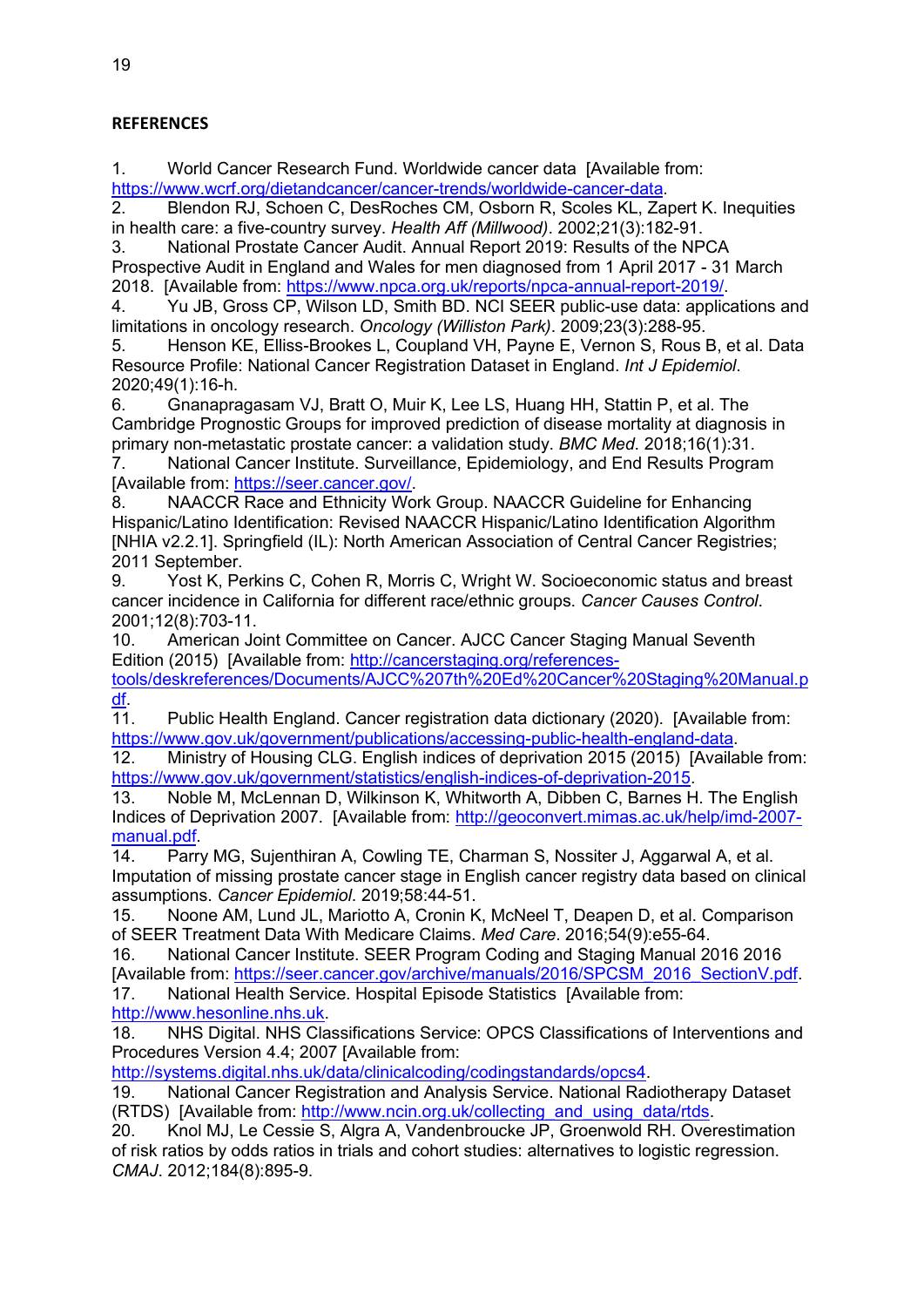21. White IR, Royston P, Wood AM. Multiple imputation using chained equations: Issues and guidance for practice. *Stat Med*. 2011;30(4):377-99.

22. Aizer AA, Gu X, Chen MH, Choueiri TK, Martin NE, Efstathiou JA, et al. Cost implications and complications of overtreatment of low-risk prostate cancer in the United States. *J Natl Compr Canc Netw*. 2015;13(1):61-8.

23. Sachdeva A, van der Meulen JH, Emberton M, Cathcart PJ. Evaluating variation in use of definitive therapy and risk-adjusted prostate cancer mortality in England and the USA. *BMJ Open*. 2015;5(2):e006805.

24. Skolarus TA, Caram ME, Chapman CH, Smith DC, Hollenbeck BK, Hawley S, et al. Castration remains despite decreasing definitive treatment of localized prostate cancer in the elderly: A case for de-implementation. *Cancer*. 2018;124(20):3971-4.

25. Prostate Cancer UK. Best practice in active surveillance for prostate cancer: A consensus guideline for health professionals (2019). [Available from:

[https://prostatecanceruk.org/media/2498337/5682-plain-english-consensus-guideline](https://prostatecanceruk.org/media/2498337/5682-plain-english-consensus-guideline-final.pdf)[final.pdf.](https://prostatecanceruk.org/media/2498337/5682-plain-english-consensus-guideline-final.pdf)

26. American Urological Association. Clinically Localized Prostate Cancer (2017). 2017 [Available from: [http://www.auanet.org/guidelines/clinically-localized-prostate-cancer-new-](http://www.auanet.org/guidelines/clinically-localized-prostate-cancer-new-(aua/astro/suo-guideline-2017)#x6912) [\(aua/astro/suo-guideline-2017\)#x6912.](http://www.auanet.org/guidelines/clinically-localized-prostate-cancer-new-(aua/astro/suo-guideline-2017)#x6912)

27. National Comprehensive Cancer Network. NCCN Guidelines (2016). [Available from: [https://www.nccn.org/about/news/ebulletin/ebulletindetail.aspx?ebulletinid=666.](https://www.nccn.org/about/news/ebulletin/ebulletindetail.aspx?ebulletinid=666)

28. Parry MG, Cowling TE, Sujenthiran A, Nossiter J, Berry B, Cathcart P, et al. Risk stratification for prostate cancer management: value of the Cambridge Prognostic Group classification for assessing treatment allocation. *BMC Med*. 2020;18(1):114.

29. Cher ML, Dhir A, Auffenberg GB, Linsell S, Gao Y, Rosenberg B, et al. Appropriateness Criteria for Active Surveillance of Prostate Cancer. *J Urol*. 2017;197(1):67- 74.

30. Hager B, Kraywinkel K, Keck B, Katalinic A, Meyer M, Zeissig SR, et al. Increasing use of radical prostatectomy for locally advanced prostate cancer in the USA and Germany: a comparative population-based study. *Prostate Cancer Prostatic Dis*. 2016;20:61-6.

31. Weiner AB, Matulewicz RS, Schaeffer EM, Liauw SL, Feinglass JM, Eggener SE. Contemporary management of men with high-risk localized prostate cancer in the United States. *Prostate Cancer Prostatic Dis*. 2017;20(3):283-8.

32. Yang DD, Mahal BA, Muralidhar V, Boldbaatar N, Labe SA, Nezolosky MD, et al. Receipt of definitive therapy in elderly patients with unfavorable-risk prostate cancer. *Cancer*. 2017;123(24):4832-40.

33. Mitchell JM. Urologists' use of intensity-modulated radiation therapy for prostate cancer. *N Engl J Med*. 2013;369(17):1629-37.

34. Parry MG, Sujenthiran A, Cowling TE, Nossiter J, Cathcart P, Clarke NW, et al. Impact of cancer service centralisation on the radical treatment of men with high-risk and locally advanced prostate cancer: A national cross-sectional analysis in England. *Int J Cancer*. 2019;145(1):40-8.

35. National Prostate Cancer Audit. First Year Annual Report - Organisation of Services and Analysis of Existing Clinical Data (2014). [Available from:

[https://www.npca.org.uk/content/uploads/2014/11/NPCA-Annual-Report-FINAL-](https://www.npca.org.uk/content/uploads/2014/11/NPCA-Annual-Report-FINAL-10_11_14.pdf)[10\\_11\\_14.pdf.](https://www.npca.org.uk/content/uploads/2014/11/NPCA-Annual-Report-FINAL-10_11_14.pdf)

36. Burns EM, Rigby E, Mamidanna R, Bottle A, Aylin P, Ziprin P, et al. Systematic review of discharge coding accuracy. *J Public Health (Oxf)*. 2012;34(1):138-48.

37. Park HS, Lloyd S, Decker RH, Wilson LD, Yu JB. Limitations and biases of the Surveillance, Epidemiology, and End Results database. *Curr Probl Cancer*. 2012;36(4):216- 24.

38. Jagsi R, Abrahamse P, Hawley ST, Graff JJ, Hamilton AS, Katz SJ.

Underascertainment of radiotherapy receipt in Surveillance, Epidemiology, and End Results registry data. *Cancer*. 2012;118(2):333-41.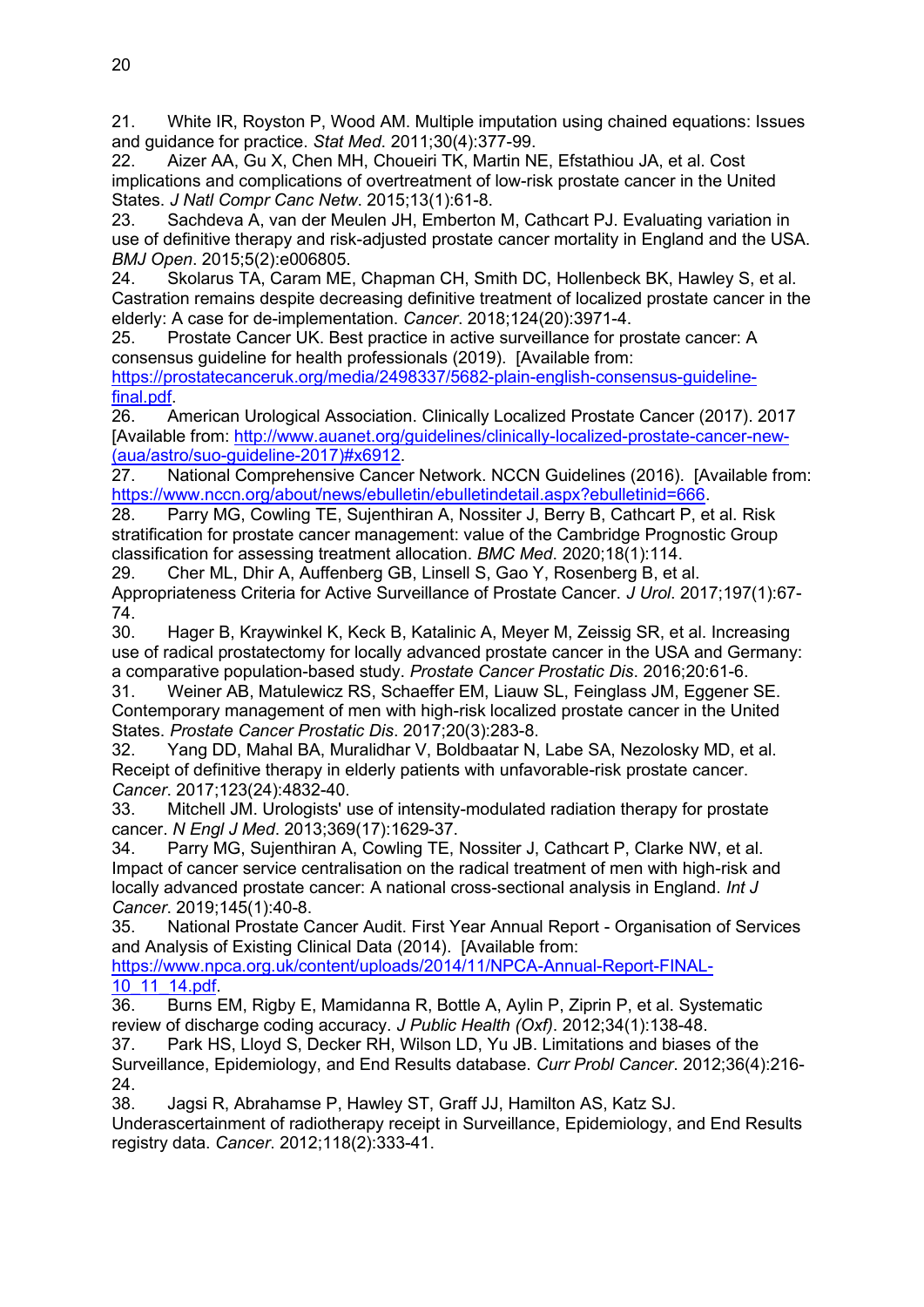39. Armitage JN, van der Meulen JH. Identifying co-morbidity in surgical patients using administrative data with the Royal College of Surgeons Charlson Score. *Br J Surg*. 2010;97(5):772-81.

40. Ho JY, Hendi AS. Recent trends in life expectancy across high income countries: retrospective observational study. *Bmj*. 2018;362:k2562.

Abel GA, Barclay ME, Payne RA. Adjusted indices of multiple deprivation to enable comparisons within and between constituent countries of the UK including an illustration using mortality rates. *BMJ Open*. 2016;6(11):e012750.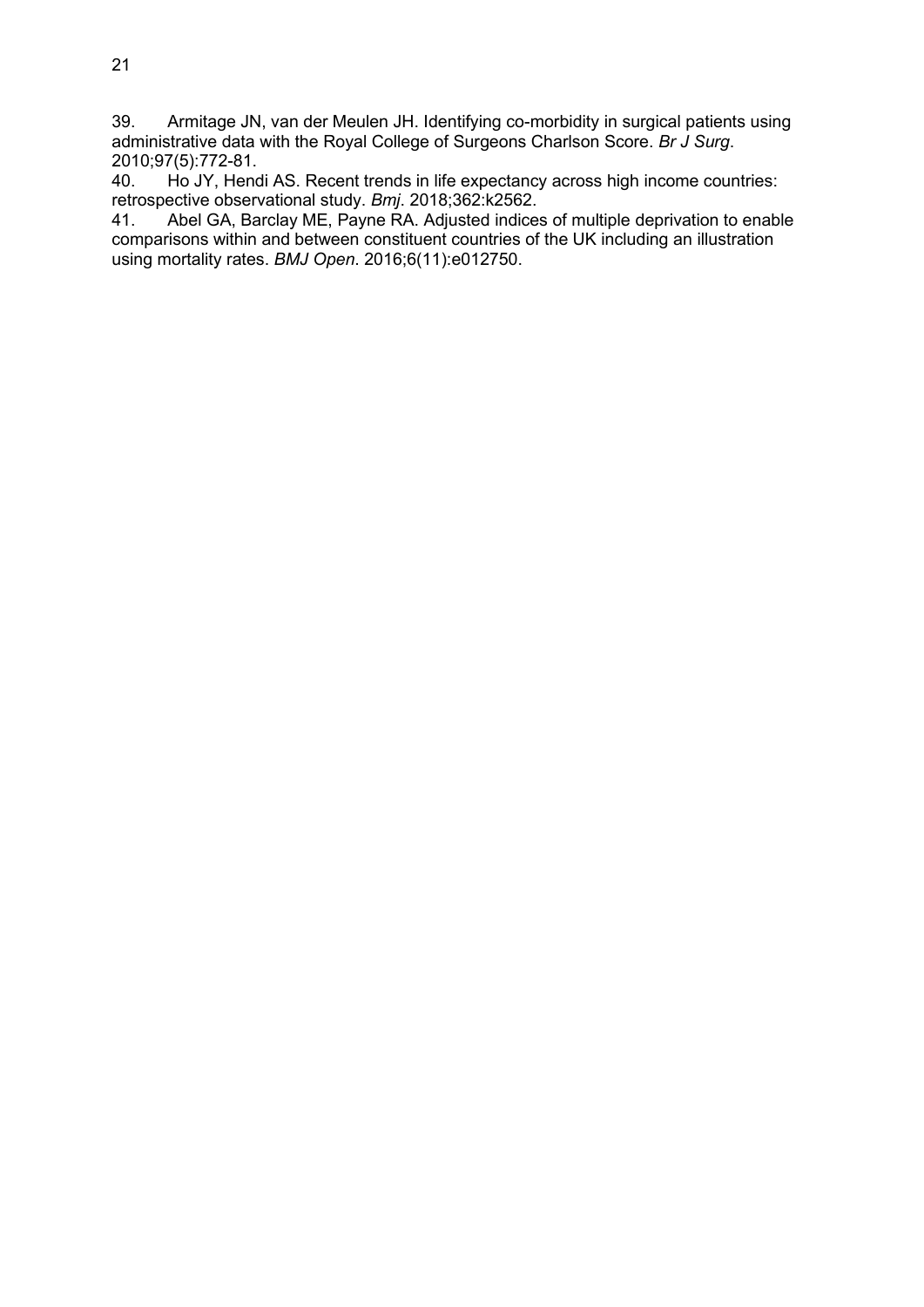|                                                                       | US (n =109,697)<br>England (n=74,393) |         | All men (N = 184,090) |      |           |         |  |  |  |  |
|-----------------------------------------------------------------------|---------------------------------------|---------|-----------------------|------|-----------|---------|--|--|--|--|
|                                                                       | N                                     | %       | N                     | %    | ${\sf N}$ | %       |  |  |  |  |
| Diagnosis year                                                        |                                       |         |                       |      |           |         |  |  |  |  |
| 2014                                                                  | 19,402                                | 26.1    | 28,388                | 25.9 | 47,790    | 26.0    |  |  |  |  |
| 2015                                                                  | 27,499                                | 37      | 40,702                | 37.1 | 68,201    | 37.0    |  |  |  |  |
| 2016                                                                  | 27,492                                | 37      | 40,607                | 37.0 | 68,099    | 37.0    |  |  |  |  |
| Age group (years)                                                     |                                       |         |                       |      |           |         |  |  |  |  |
| $60$                                                                  | 10,623                                | 14.3    | 25,462                | 23.2 | 36,085    | 19.6    |  |  |  |  |
| 60-69                                                                 | 28,883                                | 38.8    | 49,214                | 44.9 | 78,097    | 42.4    |  |  |  |  |
| 70-79                                                                 | 28,179                                | 37.9    | 28,513                | 26.0 | 56,692    | 30.8    |  |  |  |  |
| $\geq 80$                                                             | 6,708                                 | 9.0     | 6,508                 | 5.9  | 13,216    | 7.2     |  |  |  |  |
| Ethnicity                                                             |                                       |         |                       |      |           |         |  |  |  |  |
| White                                                                 | 63,871                                | 92.7    | 72,940                | 68.5 | 136,811   | 78.0    |  |  |  |  |
| <b>Black</b>                                                          | 2,530                                 | 3.7     | 17,362                | 16.3 | 19,892    | 11.3    |  |  |  |  |
| Asian                                                                 | 1,465                                 | 2.1     | 5,146                 | 4.8  | 6,611     | 3.8     |  |  |  |  |
| Hispanic                                                              | 0                                     | 0       | 10,283                | 9.7  | 10,283    | 5.9     |  |  |  |  |
| Other                                                                 | 1,067                                 | 1.5     | 674                   | 0.6  | 1,741     | $1.0\,$ |  |  |  |  |
| Missing                                                               | 5,460                                 |         | 3,292                 |      | 8,752     |         |  |  |  |  |
| Socioeconomic deprivation status (quintiles of national distribution) |                                       |         |                       |      |           |         |  |  |  |  |
| 1 (least deprived)                                                    | 18,019                                | 24.2    | 25,105                | 24.4 | 43,124    | 24.3    |  |  |  |  |
| 2                                                                     | 18,504                                | 24.9    | 22,531                | 21.9 | 41,035    | 23.2    |  |  |  |  |
| 3                                                                     | 15,605                                | 21.0    | 20,705                | 20.1 | 36,310    | 20.5    |  |  |  |  |
| 4                                                                     | 12,487                                | 16.8    | 18,223                | 17.7 | 30,710    | 17.3    |  |  |  |  |
| 5 (most deprived)                                                     | 9,778                                 | 13.1    | 16,269                | 15.8 | 26,047    | 14.7    |  |  |  |  |
| Missing                                                               | 0                                     |         | 6,864                 |      | 6,864     |         |  |  |  |  |
| T stage                                                               |                                       |         |                       |      |           |         |  |  |  |  |
| $\mathbf{1}$                                                          | 16,696                                | 22.6    | 50,335                | 46.3 | 67,031    | 36.7    |  |  |  |  |
| $\overline{2}$                                                        | 35,978                                | 48.6    | 44,774                | 41.2 | 80,752    | 44.2    |  |  |  |  |
| 3                                                                     | 20,570                                | 27.8    | 13,214                | 12.1 | 33,784    | 18.5    |  |  |  |  |
| 4                                                                     | 749                                   | $1.0\,$ | 454                   | 0.4  | 1,203     | 0.7     |  |  |  |  |
| Missing                                                               | 400                                   |         | 920                   |      | 1,320     |         |  |  |  |  |
| <b>ISUP grade group</b>                                               |                                       |         |                       |      |           |         |  |  |  |  |
| $\mathbf{1}$                                                          | 19,134                                | 27.0    | 41,629                | 38.9 | 60,763    | 34.2    |  |  |  |  |
| 2                                                                     | 25,610                                | 36.2    | 30,903                | 28.9 | 56,513    | 31.8    |  |  |  |  |
| 3                                                                     | 12,668                                | 17.9    | 15,346                | 14.3 | 28,014    | 15.8    |  |  |  |  |
| 4                                                                     | 5,962                                 | 8.4     | 11,187                | 10.5 | 17,149    | 9.6     |  |  |  |  |
| 5                                                                     | 7,406                                 | 10.5    | 7,915                 | 7.4  | 15,321    | 8.6     |  |  |  |  |
| Missing                                                               | 3,613                                 |         | 2,717                 |      | 6,330     |         |  |  |  |  |
| Serum PSA (ng/ml)                                                     |                                       |         |                       |      |           |         |  |  |  |  |
| $<10$                                                                 | 32,766                                | 57.4    | 71,875                | 74.3 | 104,641   | 68.0    |  |  |  |  |
| $10 - 20$                                                             | 15,165                                | 26.6    | 16,967                | 17.5 | 32,132    | 20.9    |  |  |  |  |
| $>20$                                                                 | 9,123                                 | 16.0    | 7,927                 | 8.2  | 17,050    | 11.1    |  |  |  |  |
| Missing                                                               | 17,339                                |         | 12,928                |      | 30,267    |         |  |  |  |  |
| <b>Cambridge Prognostic Group</b>                                     |                                       |         |                       |      |           |         |  |  |  |  |
| CPG1                                                                  | 13,749                                | 18.5    | 12,712                | 11.6 | 26,461    | 14.4    |  |  |  |  |
| CPG <sub>2</sub>                                                      | 16,354                                | 22.0    | 18,892                | 17.2 | 35,246    | 19.1    |  |  |  |  |
| CPG3                                                                  | 10,503                                | 14.1    | 15,088                | 13.8 | 25,591    | 13.9    |  |  |  |  |
| CPG4                                                                  | 17,872                                | 24.0    | 26,365                | 24.0 | 44,237    | 24.0    |  |  |  |  |
| CPG5                                                                  | 15,915                                | 21.4    | 36,640                | 33.4 | 52,555    | 28.5    |  |  |  |  |

**Table 1.** Patient and tumour characteristics of men with prostate cancer according to whether they were diagnosed in England or the US.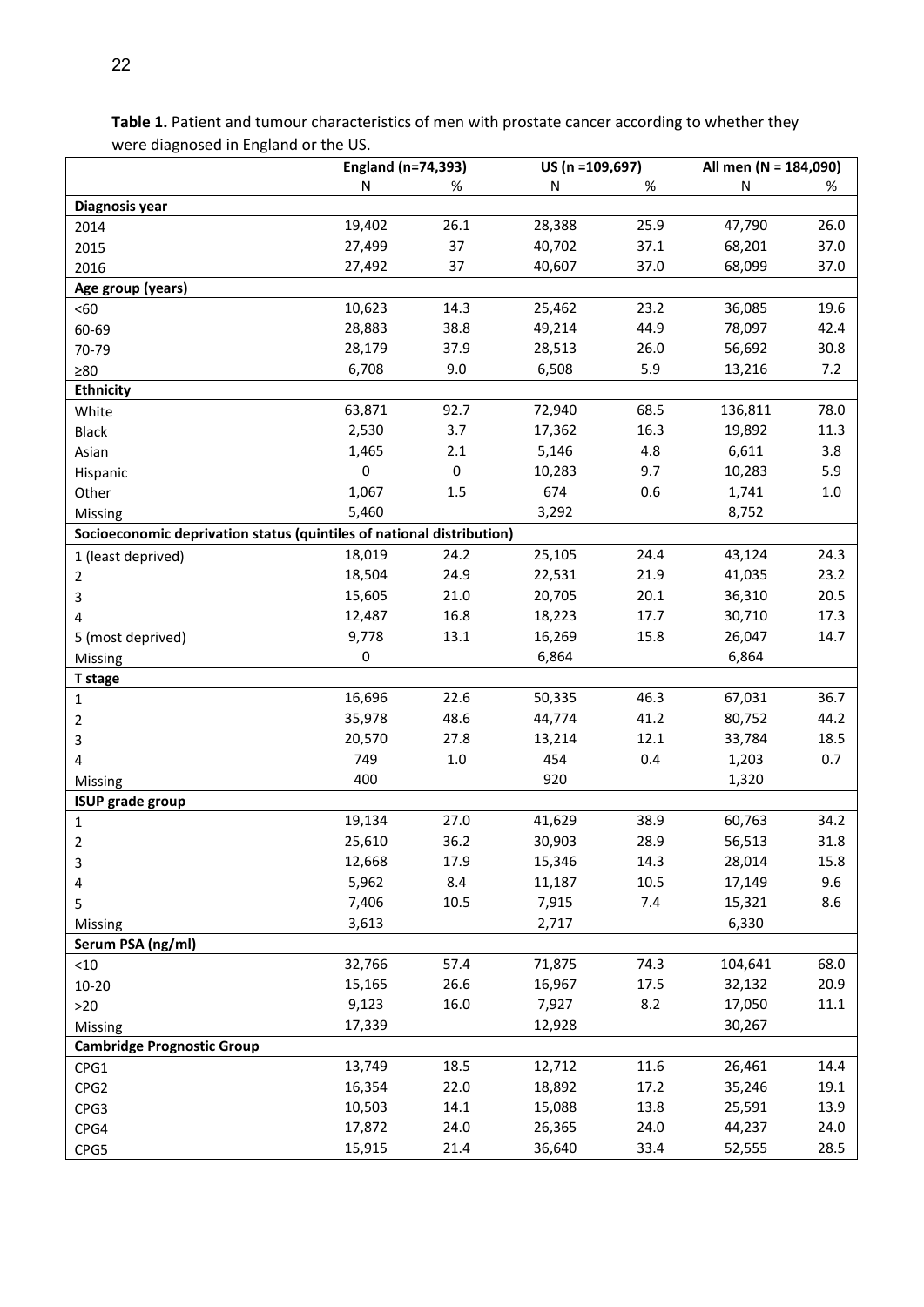|                                                | N(%)                                           | <b>Adjusted RR</b> | 95% CI |         | p*      |
|------------------------------------------------|------------------------------------------------|--------------------|--------|---------|---------|
|                                                | Received radical local treatment (CPG1)        |                    |        |         | < 0.001 |
| England                                        | 14.3                                           | 1                  |        |         |         |
| US                                             | 38.1                                           | 2.57               | 2.47   | 2.68    |         |
|                                                | Received radical local treatment (CPG2)        |                    |        |         | < 0.001 |
| England                                        | 52.6                                           | 1                  |        |         |         |
| US                                             | 68.6                                           | 1.27               | 1.25   | 1.29    |         |
|                                                | Received radical local treatment (CPG3)        |                    |        |         | < 0.001 |
| England                                        | 67.1                                           | 1                  |        |         |         |
| US                                             | 76.7                                           | 1.12               | 1.10   | 1.13    |         |
|                                                | <b>Received radical local treatment (CPG4)</b> |                    |        |         | < 0.001 |
| England                                        | 72.4                                           | 1                  |        |         |         |
| US                                             | 82.6                                           | 1.09               | 1.08   | 1.10    |         |
| <b>Received radical local treatment (CPG5)</b> |                                                |                    |        | < 0.001 |         |
| England                                        | 71.7                                           | $\mathbf{1}$       |        |         |         |
| US                                             | 78.2                                           | 1.06               | 1.04   | 1.07    |         |

**Table 2.** Adjusted risk ratios for the likelihood of receiving radical local treatment according to country of diagnosis, stratified by Cambridge Prognostic Group.